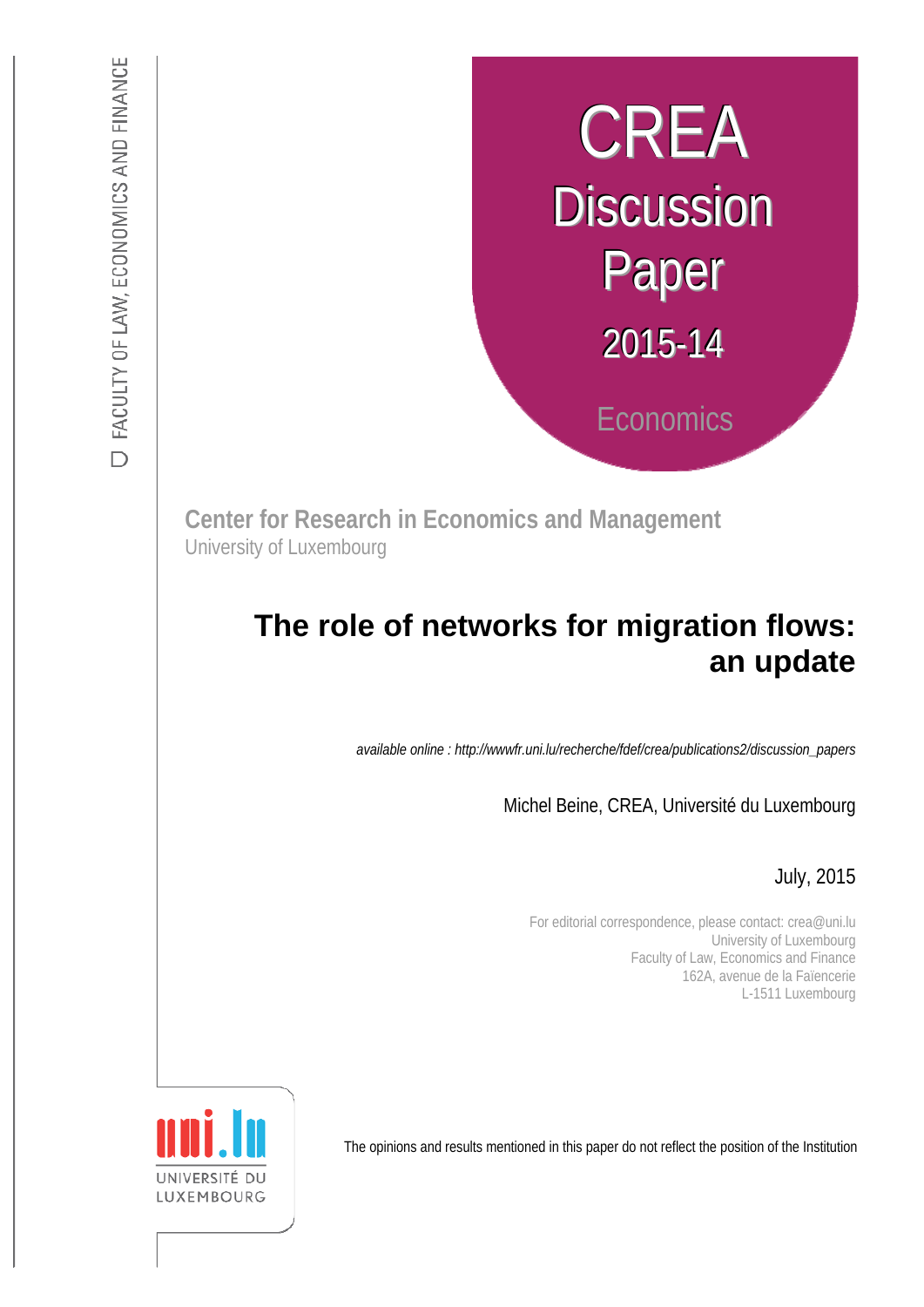# The role of networks for migration flows: an update

Michel Beine<sup>∗</sup>

First version: July 2015. This revised version: February 2016

#### Abstract

This paper covers the literature on the role of migrants networks in explaining aggregate migration flows between countries. We first provide a small review of the literature and the issues at stake. We then provide an update of the estimates of the network elasticities using data on migration stocks and flows extracted from Ozden et al. (2011). Using a micro-founded gravity model, we estimate the network elasticities and discuss the key driving mechanisms explaining their size as well their variation across categories of destination countries and over time. We account for the issue of multilateral resistance to migration and obtain estimates that are in line with the ones documented previously in the literature. We find that the role of networks in attracting migrants has increased after the 70's. As a way to shed some light on this result, we emphasize the specific role of family immigration policies. To that aim, we cover briefly the recent experience of a set of destination countries to highlight the importance of these policies in explaining part of the observed network elasticities.

JEL Classification: F22, O15, R11, R15

Keywords:International migration, Network effects, Elasticity macroestimates, Diasporas.

#### 1 Introduction

The determinants of international migration in both origin and destination countries have been recently analyzed from a lot of different perspectives. A large literature has tried to identify the various determinants of international migration (see Beine et al., 2015a for a recent survey). Among these determinants, the existence of a network of previous migrants from the same country turns out to be a key factor in explaining the size and the patterns of international migration flows. The role of a diaspora as an attraction mechanism of future migrants of the same country has been emphasized quite early by researchers in social sciences, as reflected by the early contribution of Massey et al. (1993).

The recent literature has tried to deepen our understanding the role of these networks in terms of subsequent migration. Micro and macro studies have combined their

<sup>∗</sup>CREA, University of Luxembourg, IRES, CREAM, IZA and CES-Ifo, michel.beine@uni.lu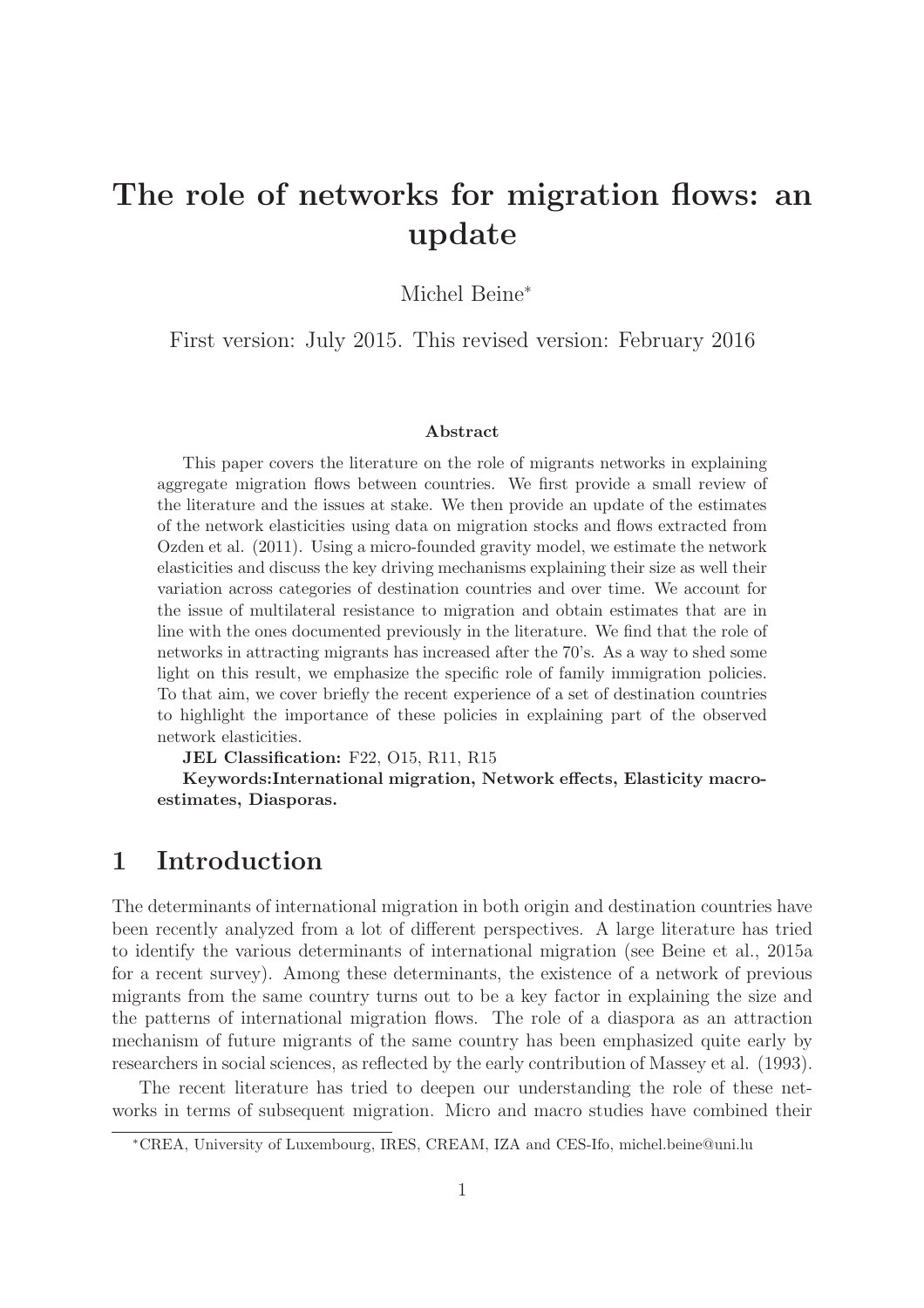respective approaches to shed some light on the key mechanisms behind the global network effect. Empirical studies have tried to provide estimates of these network effects, either in terms of a global effect or in terms of the various components of these effects. Micro-estimates using individual data have been provided, often based on specific migration corridors. Macro-estimates using measures of aggregate flows and cross-country data provide a complementary view and allow to assess important components of the network effect such as the role of family reunification policies. While each approach has its own merits and limitations, the assessment of the strengths of the network effect and its components remains an important task since networks turn out to be one of the major factors explaining the size and the pattern of migration flows across countries.

To that aim, this paper focuses on the network effect in terms of international migration. It reviews quickly the recent existing literature on the network effect, emphasizing the need for both micro and macro approaches. Then it provides an update of the macro estimates using the panel database of Ozden et al. (2011). The panel dimension allows us to refine the previous macro estimates in different directions. First, the variation over time and across countries allows us to estimate network elasticities by accounting for all dimensions of the issue of multilateral resistance to migration that characterizes the use of dyadic data (Bertoli and Fernandez-Huerta-Moraga, 2013). Second, the variation over time allows to characterize the evolution of the network elasticity. This can be in turn related to the evolution of the two main components of the network effect at the macro level, namely the assimilation effect and the policy effect (Beine et al., 2015b). Finally, the comprehensive coverage of the data in terms of origins and destinations allows us to reestimate the elasticity across categories of destinations.

The main findings can be summarized as follows. First, an explicit specification allowing to fully control for multilateral resistance of migration does not alter significantly the estimate of the global network elasticity. Second, in line with previous analysis emphasizing the role of the education level, we find that the network effect prevailing in developed countries that host a higher proportion of skilled migrants is lower than in less developed countries. Finally, we find that the network elasticity has tended to increase between the 1960-1980 period and the 1980-2000 decades. This can be partly ascribed to more generous immigration policies in terms of family reunification. A quick coverage of a set of important destination countries in terms of these policies confirms this interpretation.

The paper is organized as follows. Section 2 covers quickly some of the existing literature on the network effect. Section 3 clarifies the micro-foundations of the estimated specification. Section 4 discusses the econometric approach, reports the results and provides a discussion of the main findings. Section 5 concludes.

## 2 A quick review of the literature

The determinants of international migration in both origin and destination countries have been recently analyzed from different perspectives. A large literature has tried to identify the various determinants of international migration (see Beine, et al., 2015a for a recent survey). The possible explanations of the magnitude and the pattern of the migration flows are not mutually exclusive. The Random Utility Maximization framework (Grogger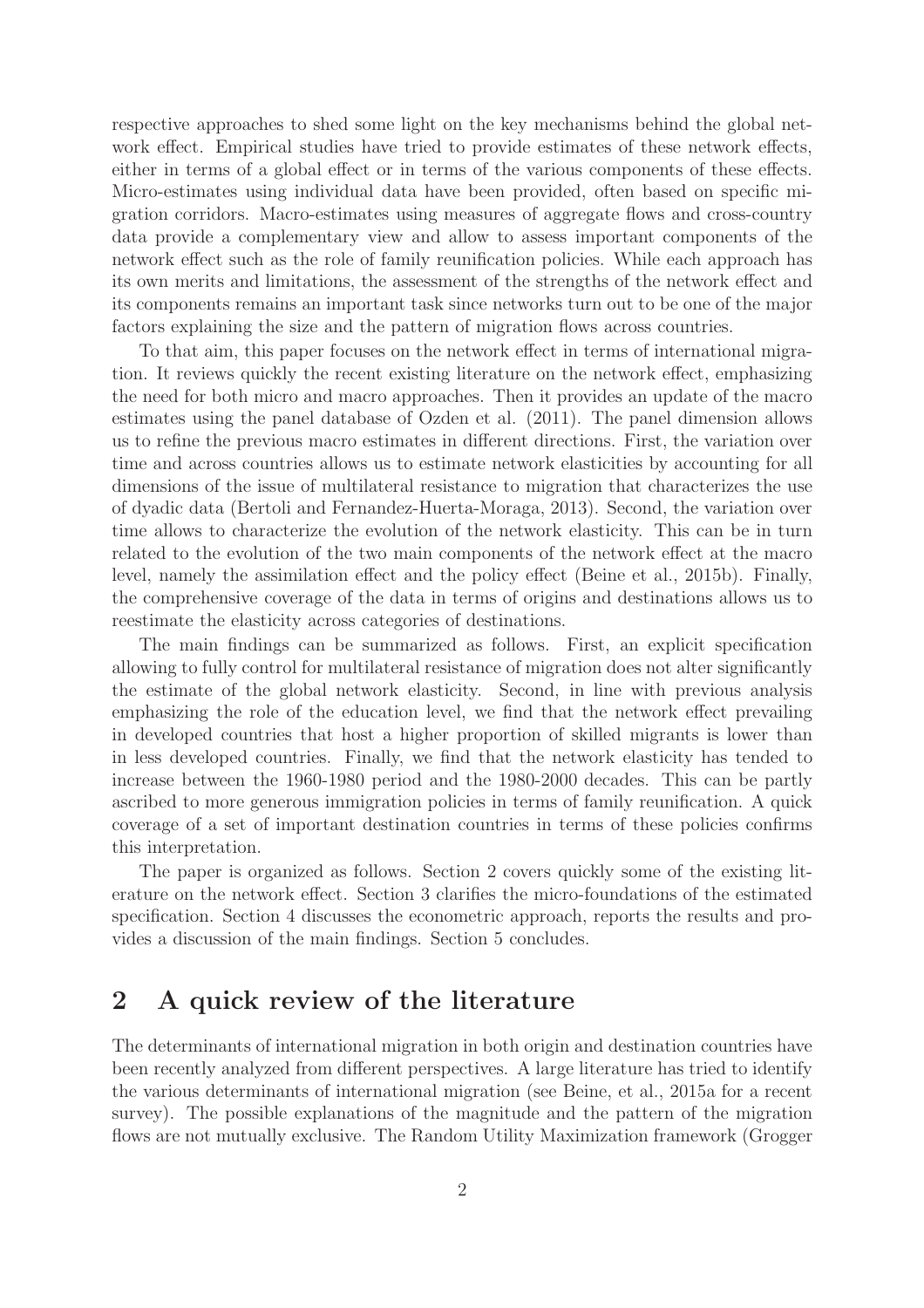and Hanson, 2011, Beine et al., 2011, Anderson, 2011) allows to identify in a theoretical way the key factors. These include among others wage differentials, migration costs and push and pull factors. Empirically, the impact of wage differential has been estimated in a couple of papers such as Grogger and Hanson (2011), Bertoli and Fernandez-Huertas-Moraga (2015)and Beine et al. (2013). The migration costs include various components such as distance, immigration policy, linguistic differences between the origin and the destination. They are also related to the the network effect. Push factors include factors prevailing in the origin countries and inducing natives to leave the country. They include for instance, demographic factors, political conditions and institutional quality (Ariu et al., 2014) or environmental shocks (Beine and Parsons, 2015), although the empirical importance of the latter ones is still subject to discussion. Pull factors include many factors such as unilateral and immigration policies (see for instance Czaika and Parsons, 2015) and bilateral ones (Bertoli and Fernandez-Huertas-Moraga,2015).

The presence of a diaspora is also a key determinant of migration flows. The role of a diaspora as an attraction mechanism of future migrants of the same country has been emphasized quite early by researchers in social sciences, as reflected by the early contribution of Massey et al. (1993). The so-called network effect adds significant explanatory power of migration flows with respect to the influence of the other factors mentioned above (Beine et al., 2011). Without accounting for the impact of a diaspora and relying on traditional factors such as distance, linguistic proximity or colonial links, it is cumbersome to explain the observed bilateral international migration flows such as the contemporaneous Turkish immigration flows to Germany (about 57000 new immigrants in 2010).

The network effect in international migration might be defined broadly as the aggregate impact of an existing diaspora in a given area on the probability of subsequent inflows of the migrants coming from the same origin country. This aggregate impact might be disentangled into three main components. The first component relates to the pure decrease in migration costs induced by the existing migrants. The diaspora can help prospective migrants to adapt more easily to the new constraints associated to the destination. Assistance in terms of housing or linguistic support to the new migrants fall into that category. Also, financial assistance in case of adverse developments might provide an implicit insurance scheme. While it is not easy to identify the precise channels through which migration costs decrease, the microeconomic literature using individual data provides some evidence of such effects, as reflected by the early contribution of McKenzie and Rapoport (2010). Comola and Mendola (2015) provides evidence that networks of Sri Lankan immigrants living in Milan provides assistance in terms of accommodation and credit. Giuletti et al. (2014) emphasize the complementarity of weak ties and strong ties between the migrants and the network in favouring migration in China.

A second related component pertains to the benefits that the network provides to the migrants. The main benefit stands in terms of expected income. Migrants network provide useful information about job opportunities. They raise the probability for new migrants to have access to the labour market. Network can also be useful in signalling in which sectors migrants can find the best jobs in terms of wages and work conditions. Munshi (2003) for instance studies job networks among Mexican migrants in the U.S. and shows that established migrants help newcomers to be employed and to hold an higher paying occupation. Comola and Mendola (2014) also provide some similar evidence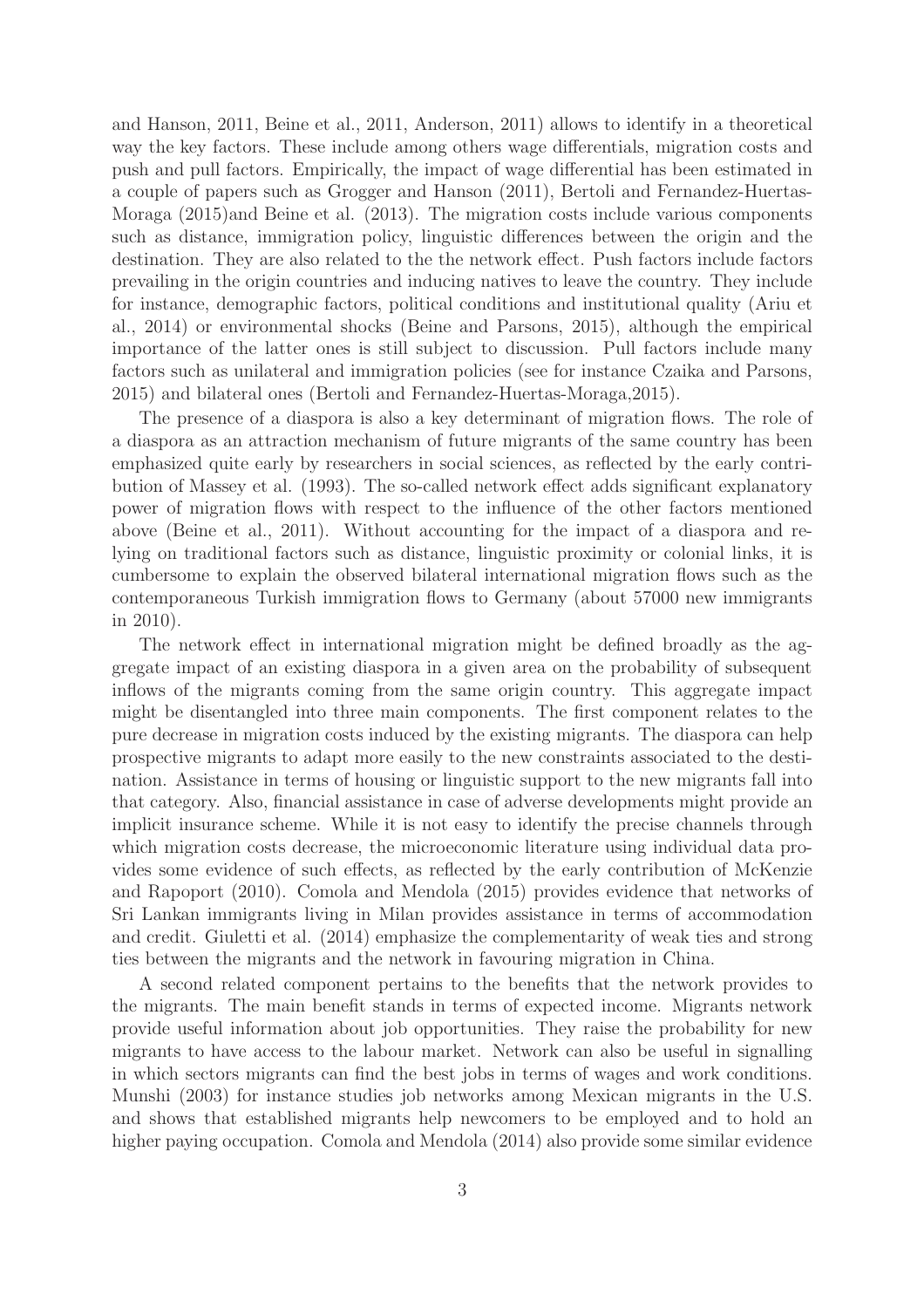in terms of employment rates of Sri Lankan immigrants. At a macro level, these two components represent one aggregate network effect which is not related to immigration policy. This applies also for instance to internal migration. The first theoretical analysis of that kind is due to Carrington and Detagriache (1996) who use a dynamic model allowing to explain the increased intensity of migration of black American workers from US Southern states to Northern states during the 1930's.

It should be emphasized that networks can also have a set of various effects on top of the mere attraction mechanism. First, it is well known that networks in some countries can be concentrated on specific segments of the labour markets. For instance, the network of Portuguese workers in Luxembourg is highly concentrated in the residential building sector. Using US regional data, Patel and Vella (2013) show that there is a strong network effect in terms of professional occupations, with positive impact in terms of earnings for new immigrants who choose the most common occupation of their compatriots. Focusing on ethnic networks, Kerr and Mandorff (2015) find similar results. On the other hand, network can lead to significant occupational downgrading for newcomers.<sup>1</sup> Networks tend also to influence the skill composition of the migration flows. Since unskilled migrants tend to rely more on diasporas at destination, larger networks tend to attract proportionely more unskilled immigrants. This theoretical prediction is highly supported in teh empirical literature. <sup>2</sup> Networks also tend to reduce uncertainty related to many migration outcomes (jobs, compliance with regulations at destinations, ...). Therefore, larger networks can attract more risk adverse individuals, which can in turn have important economic consequences in terms of entrepeneurship or investment at destination.<sup>3</sup> This reduced uncertainty is induced by information flows that follow different channels.<sup>4</sup> While such phenomena are important, we disregard these effects in the current paper and concentrate on the size of the aggregate assimilation effect of the network.

The last component is the one which is related to immigration policy and in particular to family reunification policies. Jasso and Rosenzweig (1986, 1989) first provide for the US evidence of migration multipliers. They show that each 100 additional migrants of one particular origin country raised during the 1970's the inflow of new immigrants from that country in the US by about 70. Additional evidence has been brought by Bin (2007). Of course these numbers are likely to differ across destination countries and over time since family reunification policies tend to be nationally defined and revised on a regular basis.

At a macro level, the estimated network effect using gravity models of international migration flows is the global effect, i.e. the sum of the three components. While the macro

<sup>1</sup>See for instance Mahuteau and Junankar (2008) using longitudinal survey data of second cohort immigrants in Australia. Simon et al. (2014) provide econometric evidence of a negative effect of workers networks on the occupational status of immigrants in Spain and a significant downgrading effect with respect to the professional status in the origin country before migration.

<sup>2</sup>See Beine et al., 2011 at a macro level for instance.

<sup>3</sup>See Umblijs (2012) for evidence in favour of that hypothesis based on German data.

<sup>4</sup>See for instance Batista and Narciso (2013) who provide evidence in favour of increased flows of remittances through better information on the use of the money sent back. Using migration data of Tongan potential emigrants to New Zealand and relying on a natural experiment, McKenzie et al. (2013) show that family networks can provide inaccurate information about earnings at destination in order to moderate remittance demands.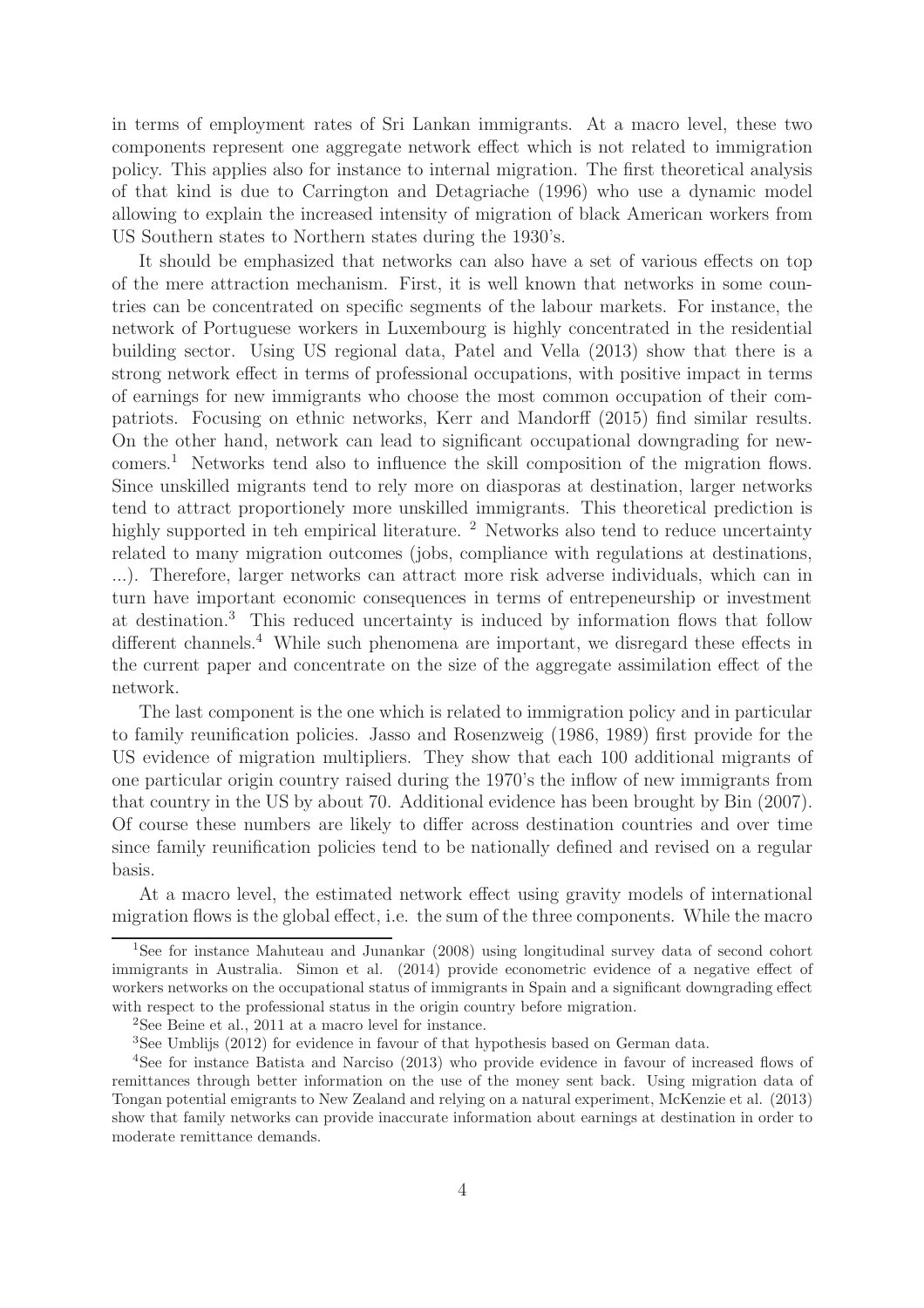literature faces some problems of identification that can be more easily circumvented in micro studies, the main advantage over micro studies is to account for the role of immigration policies in shaping the network effect. Using cross-section data of the 1990's, Beine et al. (2011) obtain an estimated elasticity of about 0.7, i.e. each increase of 10% in the existing migrants stock triggers an increase of around 7% in the flow of new migrants from their origin country within the next decade. This elasticity is higher for unskilled migrants (0.8) than for skilled ones (0.6). Using data on US immigration, Beine et al. (2015b) get a slightly higher elasticity (around 1), which is consistent with the migration multiplier of Jasso and Rosenzweig (1988). Using panel data spanning migration flows between 1960 and 2000, Beine and Parsons (2015) also account for the network effect and get slightly lower but highly significant estimates around 0.4. Finally, Beine et al. (2015b) provide a identification strategy to disentangle the global effect into a pure network effect (the two first components following our taxonomy) and the one going through immigration policy (the third component). To that aim, they make use of the distinction between global networks and local ones (using the metropolitan area definition). They show that about 75 percents of the global effect is due to the pure network effect while the rest is due to the family reunification policy. This proportion nevertheless varies with the education level of the migrants.

As reviewed by Munshi (2014), the econometric identification of the network effect is not an easy task. The OLS estimation of models of migration flows leads to biased coefficients of the network effect. One of the main sources of the bias is the occurrence of omitted variables that are both correlated with the migrants network and the immigration flows. Common unobserved factors such as cultural proximity between countries can drive both the formation of migrants networks and current bilateral migration flows. Depending on the sign and the size of the correlation between these unobserved factors and the network, the use of simple OLS models might result in some biased estimates of the typical network elasticities. For instance, if the omitted factor is cultural proximity - which is positively correlated both with the network and with the contemporaneous flow-, the estimated OLS elasticity will be overestimated.

A traditional solution to that issue is to use a classical instrumental variable approach. In that context, a suitable instrument is a variable that is a good predictor of the size of the migrants network at destination and which is uncorrelated with the dependent variable. A successful strategy is to find origin or destination specific variables that are associated to the network and uncorrelated with the dependent variable at stake. A classical example is the one of Munshi (2003) that uses rainfall variation in Mexican regions that are associated with the size of the migrants network in the US. The use of that type of variable is easier in micro studies that focus on a specific migration corridor. In macro analyses, it is more cumbersome to find suitable instruments that are either origin specific (push factor of the network) or destination specific (pull factors of the network) and that predict the size of the network for a sufficient number of country pairs. An exception to that rule is however provided by Beine et al. (2011) who use guest worker programs that were initiated in a set of destination countries and ended up in the 70's. These programs were good predictors of the contemporaneous networks but are uncorrelated with the subsequent migration flows.

The use of panel data with fixed effects also provides a good way to deal with the issue of omitted factors that is the main source of the endogeneity of the network effect. By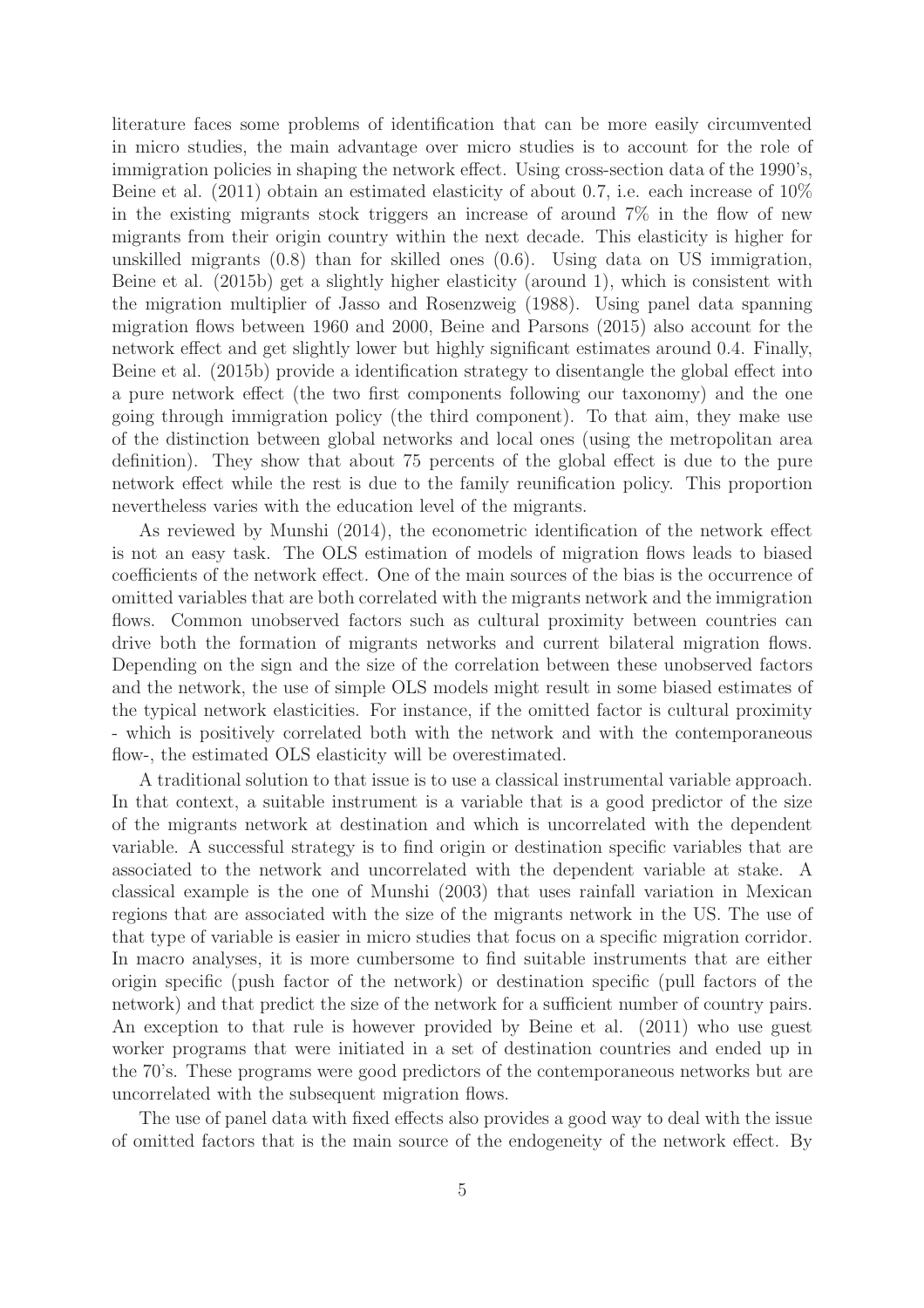including a set of fixed effects, the panel estimation wipes out a large number of omitted factors that could be correlated with the network.<sup>5</sup> This ensures that the estimated network elasticity are less subject to significant biases. In this paper, we follow that strategy and reestimate the network elasticity for a large set of origin and destination countries over the 1960-2000 period. This in turn allows to include a rich set of fixed effects such as origin-time fixed effects and destination-time fixed effects. These fixed effects absorb a significant share of the variation of the bilateral migration flows and make sure that what we ascribe to the role of migrants network is not mainly driven by other factors. We will follow this strategy in the update of the estimation of the network elasticities that we provide below.

## 3 Microfoundations of the network effect in gravity models

As reviewed by Beine et al. (2015a), micro-founded gravity models of migration offer a suitable framework to identify the role of the various determinants, including the network effect. Beine et al. (2011) for instance derive a model using the usual random income maximisation (RUM) approach that has become the standard theoretical reference point for any serious macro empirical investigation of the determinants of international migration.

In the RUM approach, individual agents choose the optimal destination based on the comparison of the utility level associated to each location choice. The utility of an individual associated to the fact that he stays in his own country at time  $t$  is given by:

$$
u_{ii,t} = ln(w_{i,t}) + A_{i,t} + \varepsilon_{i,t}
$$
\n<sup>(1)</sup>

where  $w_{i,t}$  is the (expected) wage at home;  $A_{i,t}$  denotes country i's characteristics (amenities, public expenditures, social benefits and other push or pull factors) and  $\varepsilon_{i,t}$  is a iid extreme-value distributed random term. The utility related to migration from country  $i$ to country  $j$  at time  $t$  is given by:

$$
u_{ij,t} = ln(w_{j,t}) + A_{j,t} - C_{ij,t}(.) + \varepsilon_{j,t}
$$
\n
$$
(2)
$$

where  $A_{j,t}$  denotes country j's characteristics and  $C_{ij,t}(.)$  denotes the total bilateral cost from moving from i to j at time t. The  $C_{i,j,t}(\cdot)$  includes different types of costs :

$$
C_{ij,t} = c(x_i, x_j, x_{ij}, x_{it}, x_{jt}, x_t, x_{ijt})
$$
\n(3)

The cost function is supposed to be separable (i) into time-invariant origin country factors  $(x_i)$  such as being an island, being landlocked, time-invariant destination country factors  $(x_i)$ (ii) country-pair specific and time-invariant costs  $(x_{ii})$  that include for

<sup>&</sup>lt;sup>5</sup>The potential list of omitted factors depends on the set of fixed effects. If origin-time and destinationtime fixed effects are included as in our benchmark regression model, these omitted factors are necessarily dyadic and varying over time. Prominent examples of these omitted factors are cultural proximity or bilateral immigration policies. While these can be correlated with networks, their time variability is quite limited and their influence is well captured by time invariant variables such as distance or linguistic proximity. In that respect, Beine and Parsons (2015) include a measure of bilateral policies through the requirement of a visa between the two countries. The estimated elasticity remains virtually identical.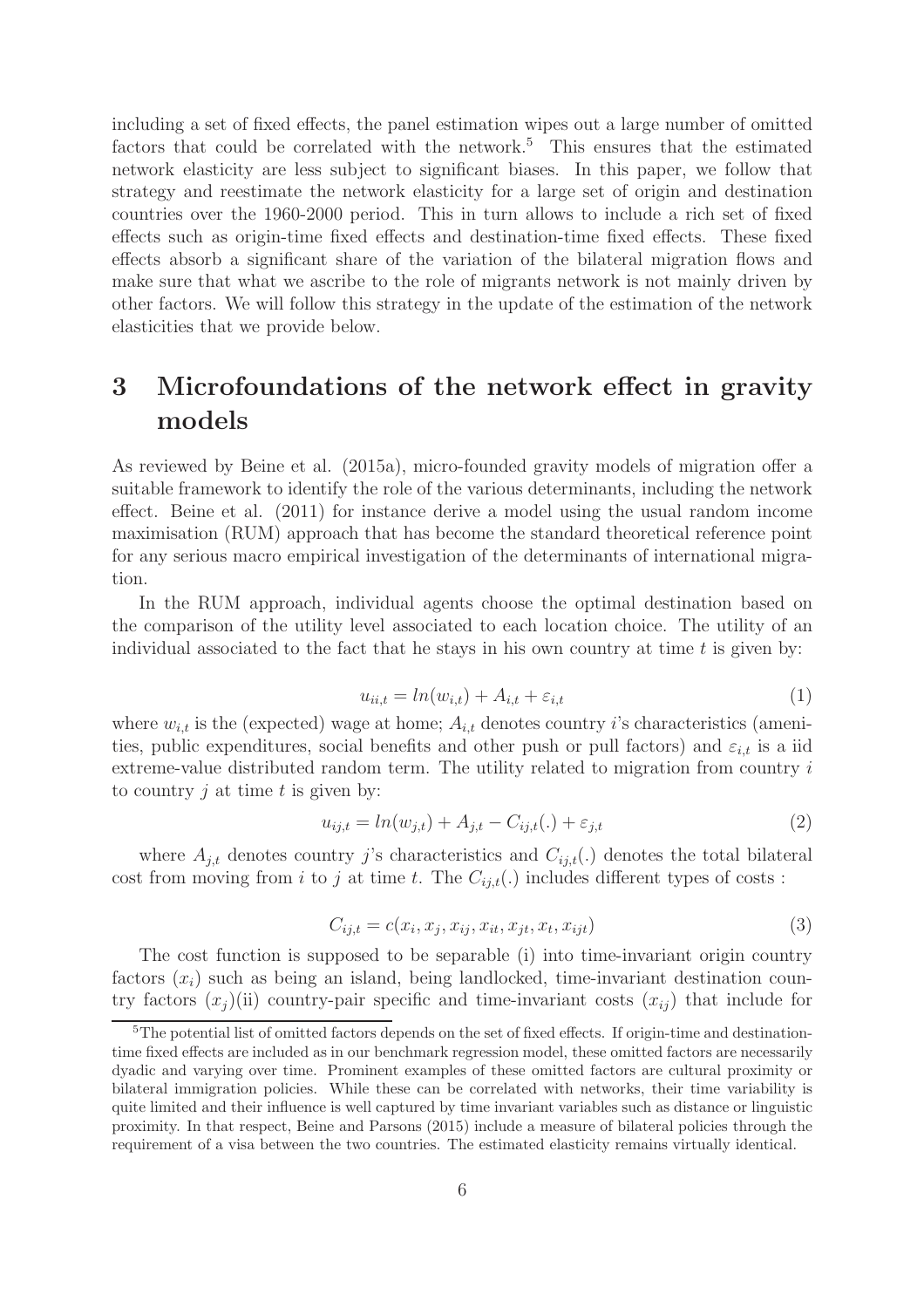instance linguistic proximity or bilateral migration policies that are constant over the period under investigation, (iii) time-varying origin country factors  $(x_{it})$  that include for instance unemployment benefits at origin or human capital level of the sending country, (iv) time-varying destination specific factors  $(x_{it})$  such as unilateral immigration policies and finally (v) time-varying pair-specific factors  $x_{ijt}$ . The specific focus on the network effect falls into that particular category of costs.

Let  $N_{i,t}$  be the size of the native population in country i at time t. When the random term follows an iid extreme-value distribution, we can apply the results in McFadden (1974) to write the probability that an agent born in country  $i$  will move to country  $j$  as:

$$
\Pr\left[u_{ij,t} = \max_{k} u_{ik,t}\right] = \frac{N_{ij,t}}{N_{i,t}}
$$

where  $N_{ij,t}$  is the number of migrants in the *i-j* migration corridor at time *t*. Similarly,  $N_{ii,t}$  stands for the proportion of workers remaining in their country of origin during period t. See Beine et al. (2011) or Beine et al. (2015a) for further details. This leads to the following estimable equation:

$$
ln(\frac{N_{ij,t}}{N_{ii,t}}) = ln(\frac{w_{j,t}}{w_{i,t}}) + A_{j,t} - A_{i,t} - C_{ij,t}(.)
$$
\n(4)

The equilibrium relationship makes clear that we need to estimate the bilateral flows as a function of the number of natives from country  $i$  staying put, the network, the wage differential, covariates capturing the time-varying push and pull factors as well as additional variables that are supposed to impact the migration costs  $C_{i,j,t}$ . The exact observable variables to include also depend on the choice of fixed effects.

## 4 Econometric Estimation

#### 4.1 Estimable equations

Starting from equation (4), we estimate the network impact using two specifications. In both specifications, thanks to the panel dimension, we include destination-time fixed effects  $\alpha_{j,t}$ . These fixed effects perfectly capture the role of destination specific variables that are either observable or unobservable to the econometrician. Among the latter ones, there are important factors such as variables capturing the evolution of immigration policies. The unavailability of data capturing time-varying immigration policies that are comparable across countries for a large set of destinations is something well known in the migration literature. <sup>6</sup> The inclusion of  $\alpha_{jt}$  makes the inclusion of  $w_{j,t}$  unnecessary. Also, these fixed effects capture the role of the following costs components  $c(x_j)$ , $c(x_t)$  and  $c(x_{i,t}).$ 

The specification of the  $C_{ij,t}(.)$  component plays a key role in the analysis. In our preferred specification, we will also include  $\alpha_{it}$  fixed effects so we do not have to worry about the  $c(x_i)$  and  $c(x_{i,t})$  neither. The remaining component of the cost function  $c(x_{i,t})$ will be captured by the migrants network  $Z_{i,j,t}$ . The network corresponds to the number

<sup>6</sup>The IMPALA project aims at filling this gap. See www.imapala.lu.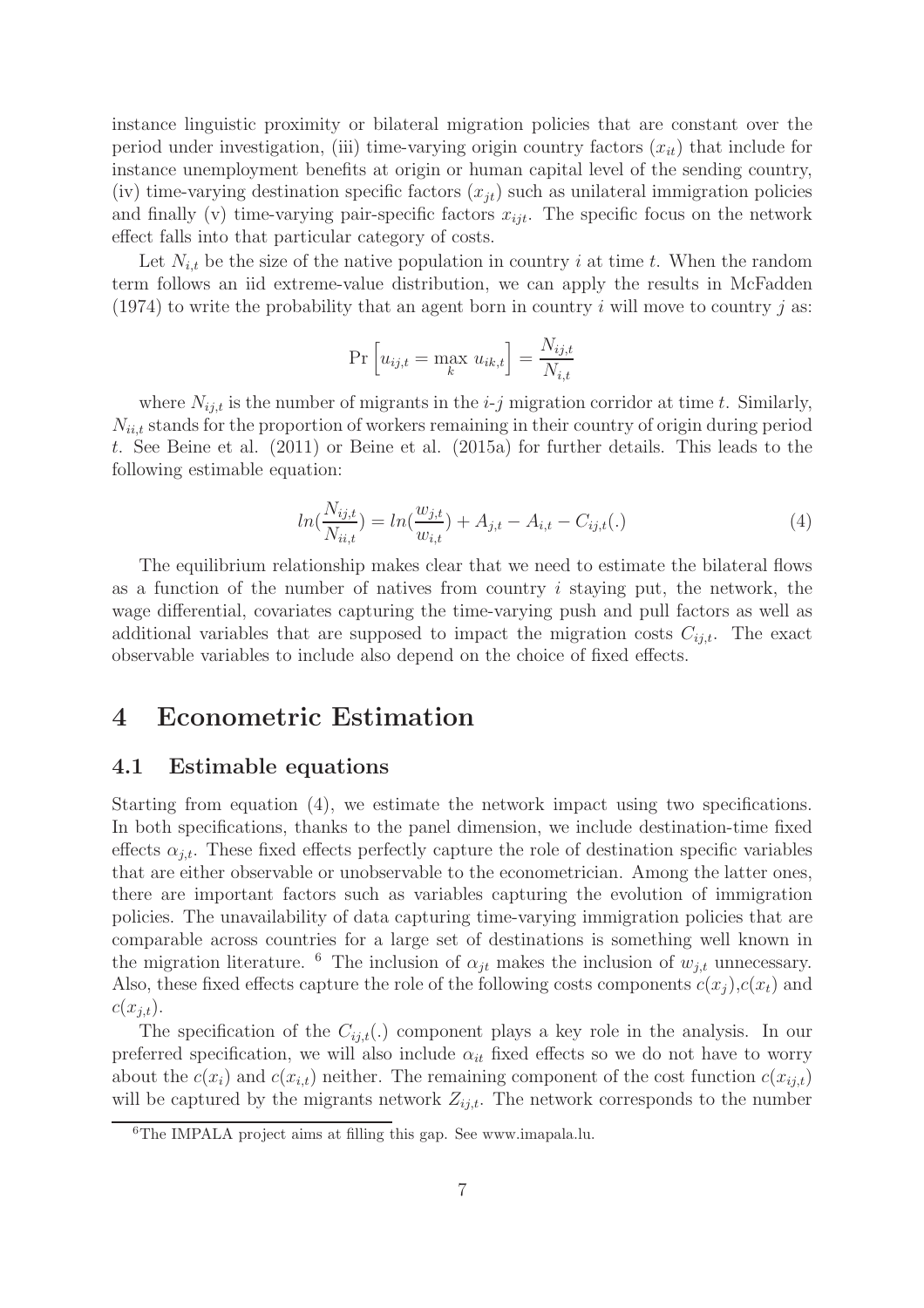of individuals coming from i and living in country j at the start of period t. It is nothing else than the diaspora living at the start of the ten-year period during which the flow of new immigrants from i to j will be observed  $(N_{i,i,t})$ . We also need to capture the  $c(x_{ij})$ component, i.e. the time-invariant factors that are specific to the country pair  $ij$ . To that purpose, we include four observable variables: the geographic distance  $d_{ij}$  between the two countries, the existence of a common official language  $l_{ij}$ , the existence of a common border  $b_{ij}$  and the existence of a colonial link  $col_{ij}$  that was still prevailing after World War II.

We propose two specifications that differ from the exact fixed effects specific to the origin countries. In the first one, we include only origin fixed effects  $\alpha_i$  that capture only the time-invariant factors such as geographical factors, the size of the country etc ... . This specification allows the inclusion of observable origin and time-varying covariates such as the average wage level at origin (denoted by  $w_{i,t}$ ) which is known to play an ambiguous role. The estimable equation takes the following form:

$$
ln(N_{ij,t}) = \alpha_0 + \alpha_1 ln(w_{i,t}) + \alpha_2 ln(Z_{ij,t}) + \alpha_3 ln(d_{ij}) + \alpha_4 l_{ij} + \alpha_5 b_{ij} + \alpha_6 col_{ij} + \alpha_i + \alpha_{jt} + \epsilon_{ijt} \tag{5}
$$

where  $\epsilon_{ijt}$  is an error term which is supposed to be i.i.d.

In the second one, we include origin-time fixed effects. These origin-time fixed effects allow to have a better specification than the previous one for a set of different reasons. First, as made clear by Beine and Parsons (2015), the use of origin-time fixed effects allows to account for the role of important factors such as immigration policies. The literature has been plagued by the absence of cross-country databases on immigration policies that can be used in gravity models of migration such as (4). Second, the introduction of  $\alpha_{it}$ allows to capture the role of  $N_{ii,t}$  in the equilibrium equation (4). This term captures the flow of natives staying in their own country instead of moving abroad. This quantity is very often difficult to observe since it requires to have information about population, all emigration and all immigration flows. <sup>7</sup> The last main reason is that this specification is fully able to account for the issue of multilateral resistance to migration. The concept multilateral resistance to migration (MRM) put forward by some authors including Bertoli and Fernandez-Huerta-Moraga (2013) implies that any shock occurring to another pair (such as a decrease in the bilateral migration cost) has implications for the flow of the pair under interest. Failure to account for that in gravity models of trade or migration might lead to biased estimates of the key elasticities, including the network elasticity  $\alpha_2$ which is our main coefficient of interest here. The inclusion of both origin-time fixed effects  $\alpha_{it}$  and destination-time fixed effects  $\alpha_{it}$  makes sure that MRM both at origin and at destination is accounted for. <sup>8</sup> The estimable equation with both types of fixed effects is the following one:

$$
ln(N_{ij,t}) = \alpha_1 ln(Z_{ij,t}) + \alpha_2 ln(d_{ij}) + \alpha_3 l_{ij} + \alpha_4 b_{ij} + \alpha_5 col_{ij} + \alpha_{it} + \alpha_{jt} + \epsilon_{ijt}
$$
(6)

<sup>7</sup>See Beine and Parsons, 2015 about that.

<sup>8</sup> In that respect, our estimations allow to see to what extent the ones done in Beine and Parsons (2015) are robust to the inclusion of a MRM term accounting for MRM at origin.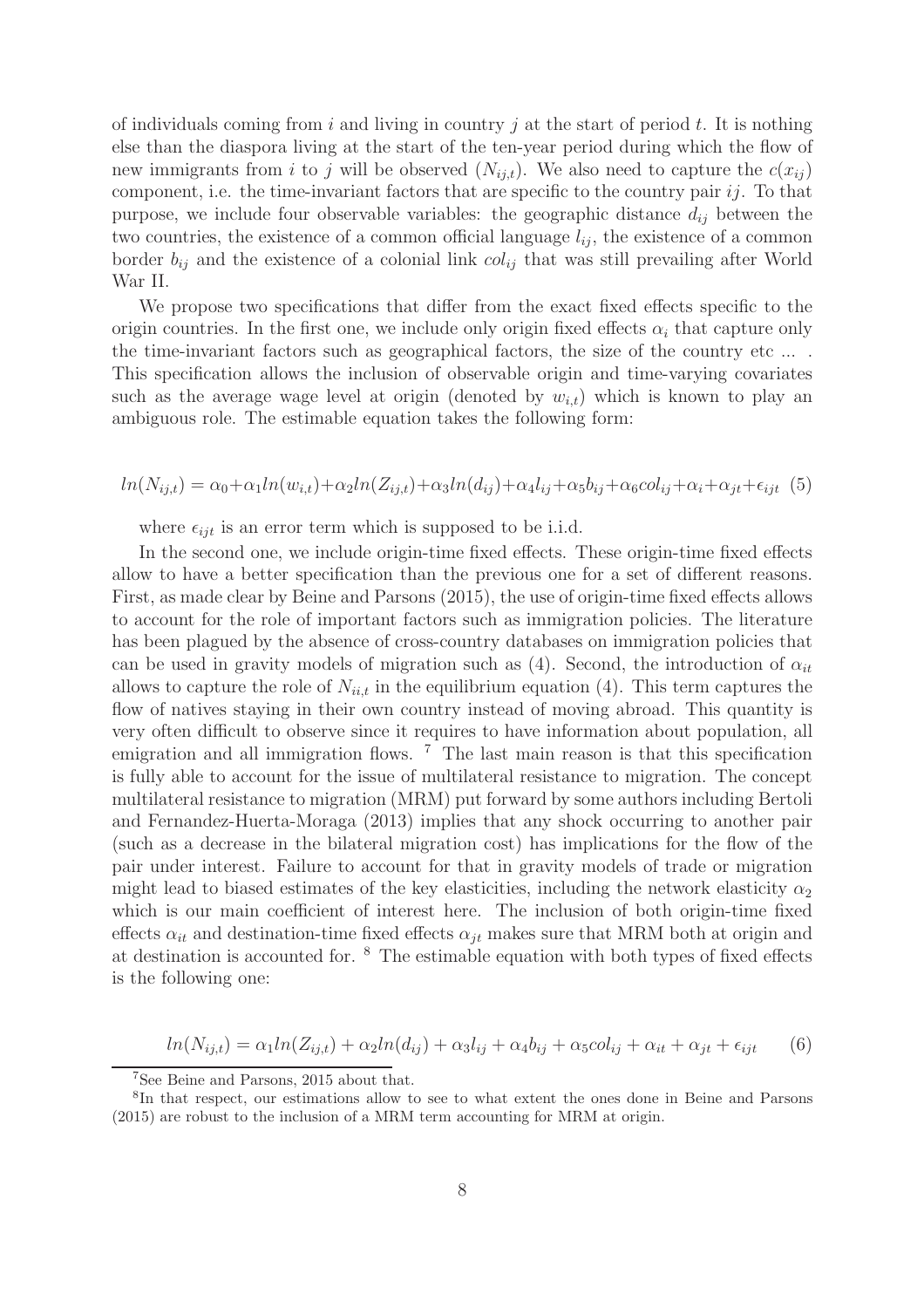#### 4.2 Data

In this paper, we use the same data as in Beine and Parsons (2015). The network variable  $Z_{i,j}$  is the bilateral migrants stocks at the start each decade (1960, 1970, 1980 and 1990). This bilateral stock captures the number of individuals born in country i and living in country j. The bilateral stocks are drawn from the database of Ozden et al., 2011. They are based on the population censuses reported in the destination countries and provide a comprehensive measure of the migration stocks at the world level and over a significant period of time. Given the purpose of the paper, we favour this data. Alternative measures have been proposed, for instance emphasizing the consistency of the migration flows across countries (Abel and Sander, 2014). They nevertheless do not span a very long period of time, which prevents the assessment of the evolution of the network elasticity over time.

Our key dependent variable is the dyadic flow  $N_{ij,t}$  and is computed from the difference in the stock between  $t$  and  $t+1$ . While this macro measure is straightforward and intuitive, there are nevertheless a couple of issues to pay attention to. These have been emphasized in Beine and Parsons (2015). One issue is the possible negative values for some bilateral flows. This might occur for instance as a result of massive return migration over a period of time. One proposed adjustment is to set negative gross flows to zero. Another one is to add the negative flows to the opposite gross flows. We adopt the first approach. Beine and Parsons (2015) show nevertheless that their results are robust to both approaches.

The measures of the time-invariant dyadic cost variables  $l_{ij}$ ,  $col_{ij}$ ,  $b_{ij}$  and  $d_{ij}$  comes from the CEPII database. The wage level  $w_{i,t}$  is proxied by the level of gdp per head, draw from the Penn world tables and refined by Gleditsch (2002).

#### 4.3 Benchmark Results

Table 1 gives the estimates for the key network elasticity for both specifications and using two popular estimations methods for the full sample of origin and destination countries. Following the empirical literature, we use first Poisson estimations that are supposed to be the best estimation technique in case of many zeroes for the dependent variable (see Santos Silva and Tenreyro,  $2006$ .<sup>9</sup> We also use scaled OLS, i.e. panel estimations with fixed effects and with the dependent variable expressed as  $ln(1+N_{ij,t})$  instead of  $ln(N_{ij,t})$ to avoid the selection bias due to the drop of the country pairs with zero migration flows. The scaled OLS estimator does not account nevertheless for the bias arising due to the presence of heteroscedasticity in the error term and is proposed for the sake of some robustness assessment. The Poisson estimations should be more reliable but involve nevertheless a different sample due to the drop of some fixed effects.<sup>10</sup>

Table 1 suggests that if we consider the whole migration process, the network elasticity

<sup>&</sup>lt;sup>9</sup>This applies here since, depending on the sample period, we observe between 47 and 62  $\%$  of zeroes for the dependent variable.

<sup>&</sup>lt;sup>10</sup>It should be nevertheless emphasized that the PPML estimator is not the only possible estimator in presence of zero values for the dependent variable. Alternative Poisson-related estimators such as the zero-inflated Poisson or the negative binomial can be used in that context. Burger et al. (2009) apply these estimators to gravity models of trade flows. These estimators implicitly assume that there are two kinds of zeroes for the dependent. While this is clearly consistent with trade models with explicit distinctions between the intensive and the extensive margin, it is nevertheless unclear how it applies to international migration.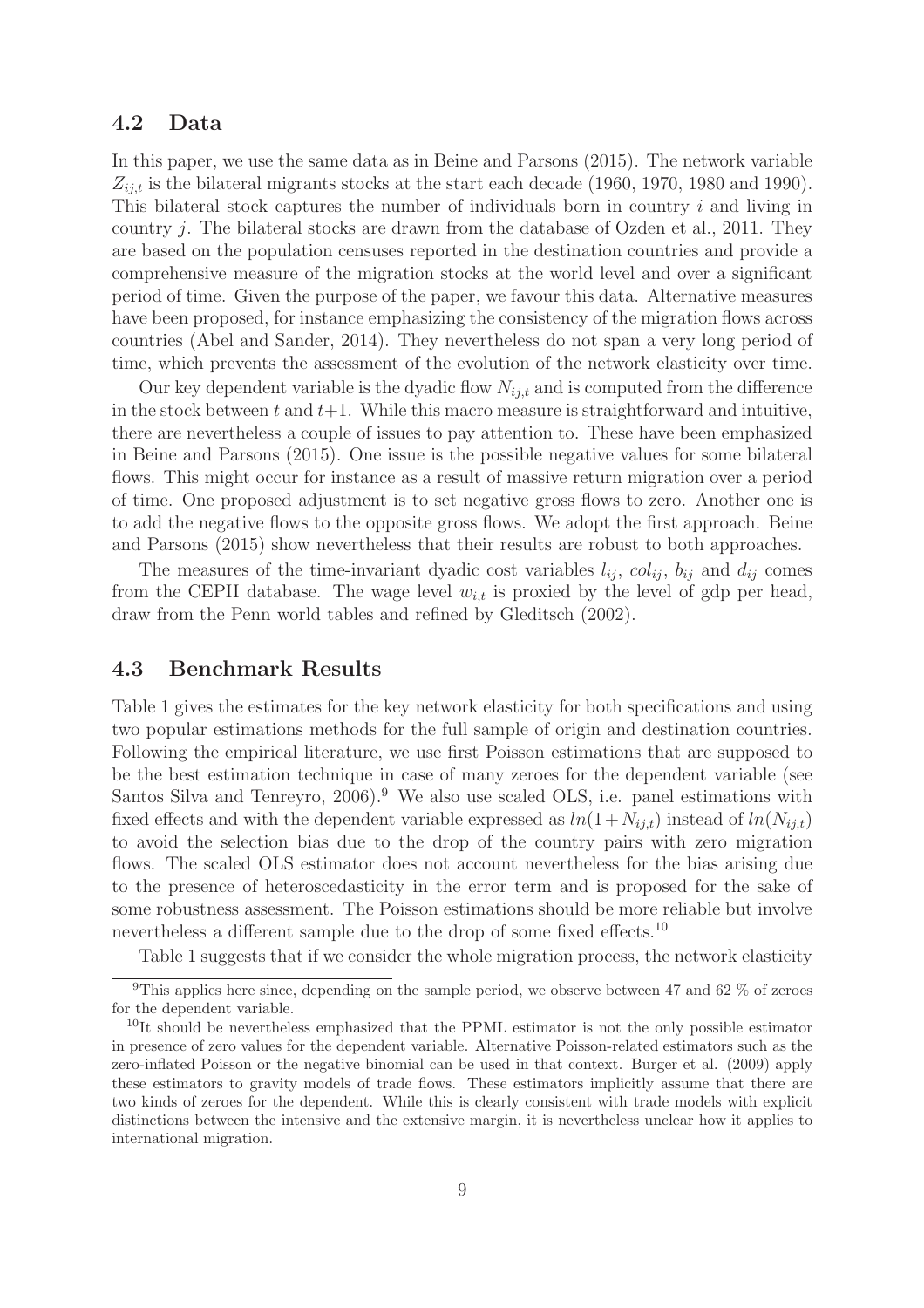lies between 0.36 and 0.48. It means that 100 additional migrants in the existing diaspora attract on average between 36 and 48 additional people over the next 10 years. In particular, the estimated elasticity of 0.48 from the "best" specification and using the "best" method can be compared to the one obtained by Beine and Parsons (2015) which amounts to about 0.40. Nevertheless, the many origin and time varying covariates that were introduced in Beine and Parsons (2015) led to a reduction of the sample which leads to about half of the number of observations compared to this one. All in all, this gives a similar order of magnitude and suggests that the impossibility of accounting for MRM at origin in Beine and Parsons (2015) did not affect too much the estimation of the network elasticity.

| Estimation Method                   |             | Poisson        | Scaled OLS     |                  |  |
|-------------------------------------|-------------|----------------|----------------|------------------|--|
| Variables                           | (1)         | $^{(2)}$       | (3)            | $\left(4\right)$ |  |
| Network                             | $0.457***$  | $0.479***$     | $0.360***$     | $0.374***$       |  |
|                                     | (0.023)     | (0.017)        | (0.005)        | (0.004)          |  |
| Income at origin                    | $-0.132$    |                | 0.002          |                  |  |
|                                     | (0.114)     |                | (0.015)        |                  |  |
| ln(Distance)                        | $-0.651***$ | $-0.678***$    | $-0.312***$    | $-0.270***$      |  |
|                                     | (0.060)     | (0.044)        | (0.009)        | (0.007)          |  |
| Language                            | $0.229***$  | $0.359***$     | $0.233***$     | $0.214***$       |  |
|                                     | (0.082)     | (0.070)        | (0.015)        | (0.013)          |  |
| Contiguity                          | $0.351***$  | $0.179***$     | $0.315***$     | $0.412***$       |  |
|                                     | (0.133)     | (0.089)        | (0.088)        | (0.082)          |  |
| Colonial links                      | $0.268*$    | 0.179          | $0.537***$     | $0.785***$       |  |
|                                     | (0.147)     | (0.113)        | (0.130)        | (0.119)          |  |
| Origin-time FE $(\alpha_{it})$      | $\rm No$    | Yes            | N <sub>o</sub> | Yes              |  |
| Origin FE $(\alpha_i)$              | Yes         | N <sub>0</sub> | Yes            | $\rm No$         |  |
| Destination-time FE $(\alpha_{it})$ | Yes         | Yes            | Yes            | Yes              |  |
| $\#$ observations                   | 122541      | 165571         | 140833         | 189224           |  |
| $\,R^2$                             | 0.789       | 0.930          | 0.532          | 0.511            |  |

Table 1: Network effect in international migration: benchmark case

Columns 1 and 3: equation (5).Estimation period: 1960-2010.

Columns 2 and 4: equation (6).Estimation period: 1960-2010.

Superscripts \*\*\*, \*\*, \* denote statistical significance at 1, 5 and 10% respectively.

Robust standard errors are provided in parentheses.

 $R^2$  refers to either pseudo- $R^2$  in Poisson regressions or true  $R^2$  in scaled OLS regressions.

#### 4.4 Sample-specific estimations

The estimated network elasticities provided in Table 1 provides an interesting assessment of the strength of the network effect at the world level. Nevertheless, such estimations hide the fact that network effects differ in many dimensions. Here, we favour an extension of these estimations in two meaningful directions. First, we make a distinction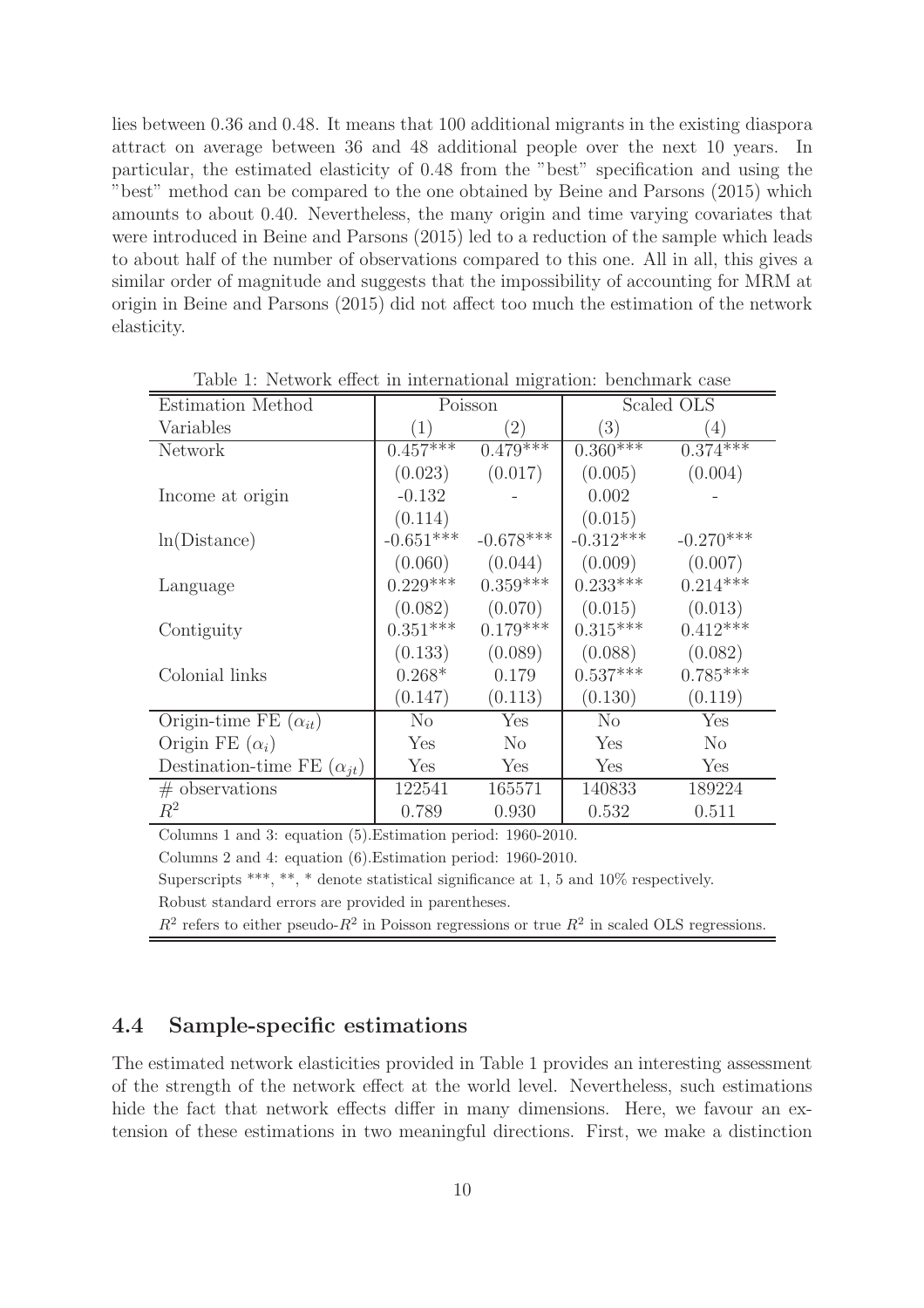between destination countries in terms of level of development. We distinguish whether the destination country is an advanced economy (captured by OECD membership) or in contrast a less advanced one. It is well established that advanced destination countries receive proportionally more skilled immigrants than less advanced economies (Docquier and Rapoport, 2012). So by making a distinction in terms of destination, we implicitely select global flows of more skilled workers and less skilled workers.

The rationale of doing the distinction in terms of education skills is that the two main components of the network effect (the so-called assimilation effect and the policy effect) depends on the level of income and the level of education of the migrants. Concerning, the assimilation effect, it is well-known that unskilled prospective migrants rely more on the network than skilled migrants (see Beine et al., 2011 among others). For the policy effect, the effect is slightly more ambiguous. On the one hand, unskilled migrants will rely more on family reunification schemes since it is more difficult for them to use the economic channels of immigration policies.  $11$  On the other hand, if immigration policies discriminate between unskilled and skilled migrants, or between advanced countries and less advanced countries in terms of origins, it might be the case that the family reunification schemes will be less generous for unskilled migrants coming from developing countries. All in all, we should expect that the key network elasticities should be higher for the migrants coming from the less advanced countries, although the magnitude of the discrepancy remains difficult to grasp before estimation.

The second source of heterogeneity is the time period over which the elasticity is estimated. Here, two considerations have to be made. First, diasporas have been growing over time all over the place. The size of the Mexican diaspora in the US was less than 1 million in 1960, while nowadays, this diaspora amounts to more than 15 millions if you include illegal migrants. Concerning the assimilation component of the network effect, as stressed by Munshi (2014), the marginal effect of one additional existing individual in the diaspora is likely to be non linear in the size of this diaspora. The higher the size, the less likely a prospective migrant will have on average a personal tie with a given individual in the network. Also, it might be the case that in a large diaspora, individuals will care less about the new incoming immigrants of their own country. This calls for a decreasing marginal network effect in the size of the diaspora. The second component relates to the evolution of the family reunification policies at destination. Worldwide, in absence of any reliable measure, it is difficult to know whether the family reunification policies have become more or less generous over time. There is a presumption that in the 80's and the 90's, these policies became more generous as reflected by the US immigration policy (See Appendix). Nevertheless, it is debatable whether the US policy was reflecting or not a global trend across the main destinations. There is also a presumption that in the 2000's and over the recent years, the family reunification policies have become more restrictive, especially for unskilled migrants, as reflected by the French reform of immigration policy ("Immigration choisie") in 2006. But once again, it is unsure whether the French case is idiosyncratic or not. At the end of this paper, in order to shed some light on this,

<sup>&</sup>lt;sup>11</sup>In demand driven system like H1B and H2B visas in the US, the likelihood of getting a job offer will be lower for unskilled migrants or the ones coming from far away developing countries. In supply driven systems such as the point systems that are prevailing in the UK and some of its dominion countries (Australia, New Zealand or Canada), the likelihood of reaching the threshold level increases with education.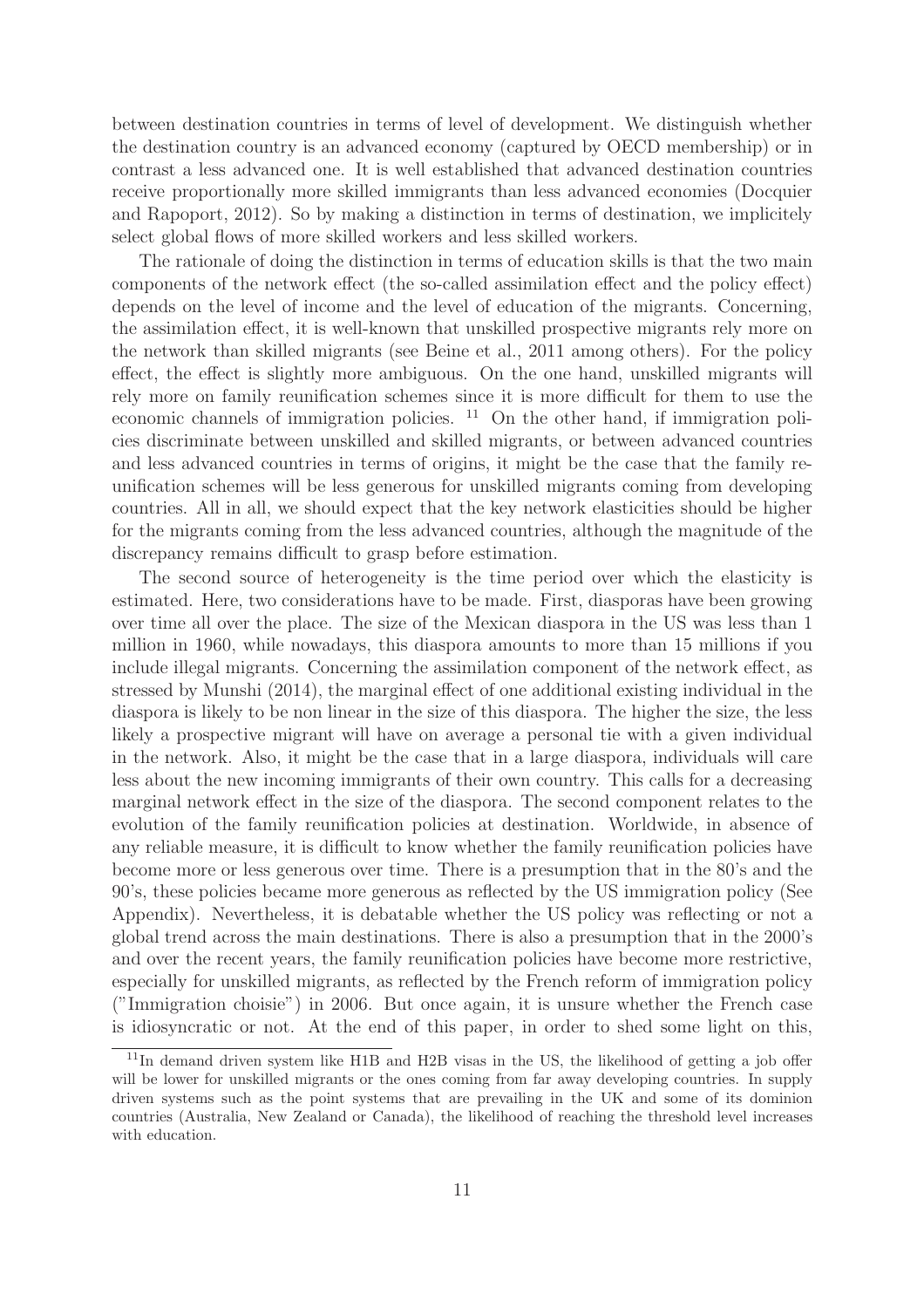we will review very briefly some cases in terms of family reunification. This will reflect the complexity to know beforehand how these policies have evolved over time and have actually affected the inflows of immigrants. In turn, this implies the need to estimate from the data the key network elasticities and how they evolve across time and across countries.

Table 2 provides the key elasticities for different subsamples. First we make a distinction between advanced and less advances countries as destinations. Second, we make a distinction between estimates coming from the full period of time (1960-2000), and two subperiods (60's-70's and 80's-90's). In order to save space, we provide only the estimations with Poisson Maximum Likelihood and do not report scaled OLS estimations.<sup>12</sup>

Table (2) provides some interesting insights about the evolution of network elasticities across countries and over time. First, the estimations show that the migrants going to OECD countries rely less on the network, compared to those going to less advanced countries. This is partly explained by the variation of network elasticities across education levels. To the extend OECD countries tend to receive a much higher proportion of skilled workers, the estimates confirm that the assimilation effect is higher for unskilled workers than for skilled ones. Beine et al. (2011) find that the assimilation effect represents for the US about 2/3 of the total network effect. Therefore, variations in that component across education levels is likely to have a major impact on the global estimate.

Second, for all sub-samples, the estimates suggest that the network effect has increased over time. The discrepancy in the network elasticity between the first sub-period (before 1980) and the second one (80's and 90's) varies between 27% and 47%, which is not negligible. This tends to confirm that more generous family reunification policies, not only in OECD countries but also all over the world, tended to make the network effect larger over time. This could have more than offset the decrease in the assimilation effect that goes with the increase of the size of the diaspora.

In the appendix, we review a couple of immigration policies in terms of family reunification to check whether this interpretation makes sense. To that purpose, we cover quickly seven countries: the US, France, Switzerland, Luxembourg and Germany as well as the Netherlands and the UK in a very sketchy way. Although this is very partial, we find that for countries such as the US and Switzerland tended to become more generous in general. For the remaining EU countries, the situation is slightly less clear. On the one hand, there is some evidence that for non EU migrants (so called third country nationals-TCN), the conditions of family reunification have become harder, especially after 2000. On the other hand, with the European unification process, the conditions for family members sponsored by a EU citizen have been less restrictive. Also, like in France and Luxembourg, the conditions for some categories of workers such as highly skilled workers have been relaxed and some discrimination between targeted immigrants has been introduced in these policies. Overall, it is hard without explicit data on immigration policies by category of migrants to isolate a clear trend in the family reunification policies over the world.

<sup>&</sup>lt;sup>12</sup>These are available upon request.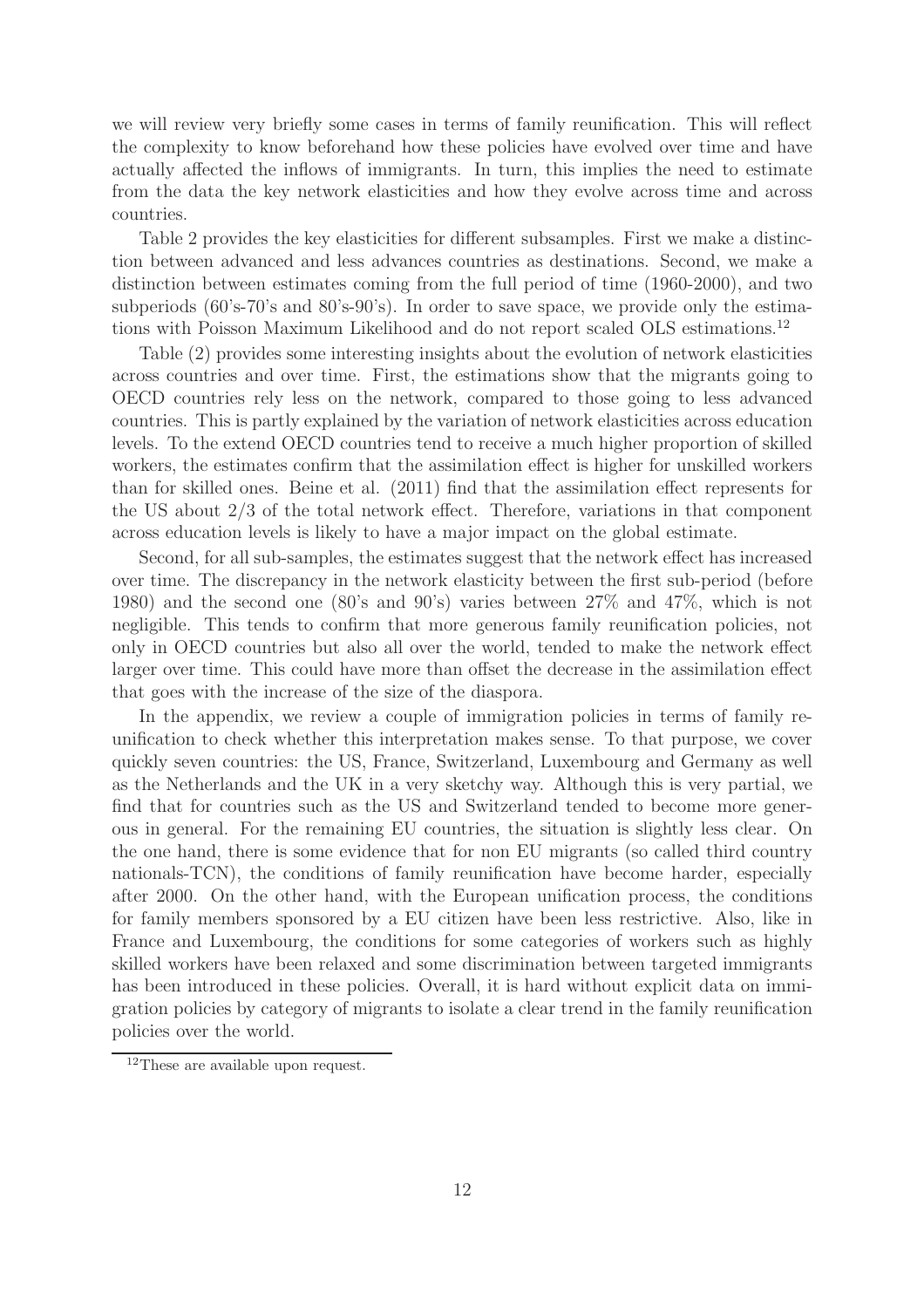| Estimation Method                   | All destinations |               | Advanced destinations |               |               | Less advanced destinations |               |               |
|-------------------------------------|------------------|---------------|-----------------------|---------------|---------------|----------------------------|---------------|---------------|
| Period                              | $60's - 70's$    | $80's - 90's$ | Full                  | $60's - 70's$ | $80's - 90's$ | Full                       | $60's - 70's$ | $80's - 90's$ |
| Variables                           |                  | (2)           | (3)                   | (4)           | (5)           | (6)                        | (7)           | (8)           |
| Network                             | $0.415***$       | $0.530***$    | $0.380***$            | $0.337***$    | $0.428***$    | $0.514***$                 | $0.404***$    | $0.588***$    |
|                                     | (0.028)          | (0.016)       | (0.023)               | (0.049)       | (0.005)       | (0.017)                    | (0.029)       | (0.017)       |
| ln(Distance)                        | $-0.878***$      | $-0.535***$   | $-0.747***$           | $-0.826***$   | $-0.685***$   | $-0.788***$                | $-1.217***$   | $-0.497***$   |
|                                     | (0.072)          | (0.046)       | (0.081)               | (0.115)       | (0.098)       | (0.050)                    | (0.097)       | (0.044)       |
| Language                            | $0.430***$       | $0.246***$    | $0.588***$            | $0.553***$    | $0.474***$    | $0.295***$                 | $0.430***$    | $0.214***$    |
|                                     | (0.129)          | (0.072)       | (0.125)               | (0.203)       | (0.137)       | (0.086)                    | (0.171)       | (0.081)       |
| Contiguity                          | $0.531***$       | 0.001         | 0.077                 | $0.484*$      | $-0.333$      | 0.062                      | $0.293$ ***   | 0.041         |
|                                     | (0.157)          | (0.083)       | (0.223)               | (0.271)       | (0.241)       | (0.069)                    | (0.164)       | (0.058)       |
| Colonial links                      | $1.029***$       | $-0.224$      | $0.255*$              | $1.301***$    | $-0.370*$     | 0.134                      | $0.766***$    | $-0.067$      |
|                                     | (0.159)          | (0.136)       | (0.154)               | (0.219)       | (0.205)       | (0.146)                    | (0.310)       | (0.152)       |
| Destination-time FE $(\alpha_{it})$ | Yes              | Yes           | Yes                   | Yes           | Yes           | Yes                        | Yes           | Yes           |
| Origin-time FE $(\alpha_{it})$      | Yes              | Yes           | Yes                   | Yes           | Yes           | Yes                        | Yes           | Yes           |
| $\#$ observations                   | 83762            | 81809         | 20832                 | 10416         | 10416         | 144739                     | 73346         | 71393         |
| $R^2$                               | 0.910            | 0.956         | 0.907                 | 0.821         | 0.936         | 0.970                      | 0.966         | 0.986         |

Table 2: Network effect in international migration: sample specific estimates

Estimated equation: equation (6).Poisson ML estimates.

Superscripts \*\*\*, \*\*, \* denote statistical significance at 1, 5 and 10% respectively.

Robust standard errors are provided in parentheses. $R^2$  refers to pseudo- $R^2$ .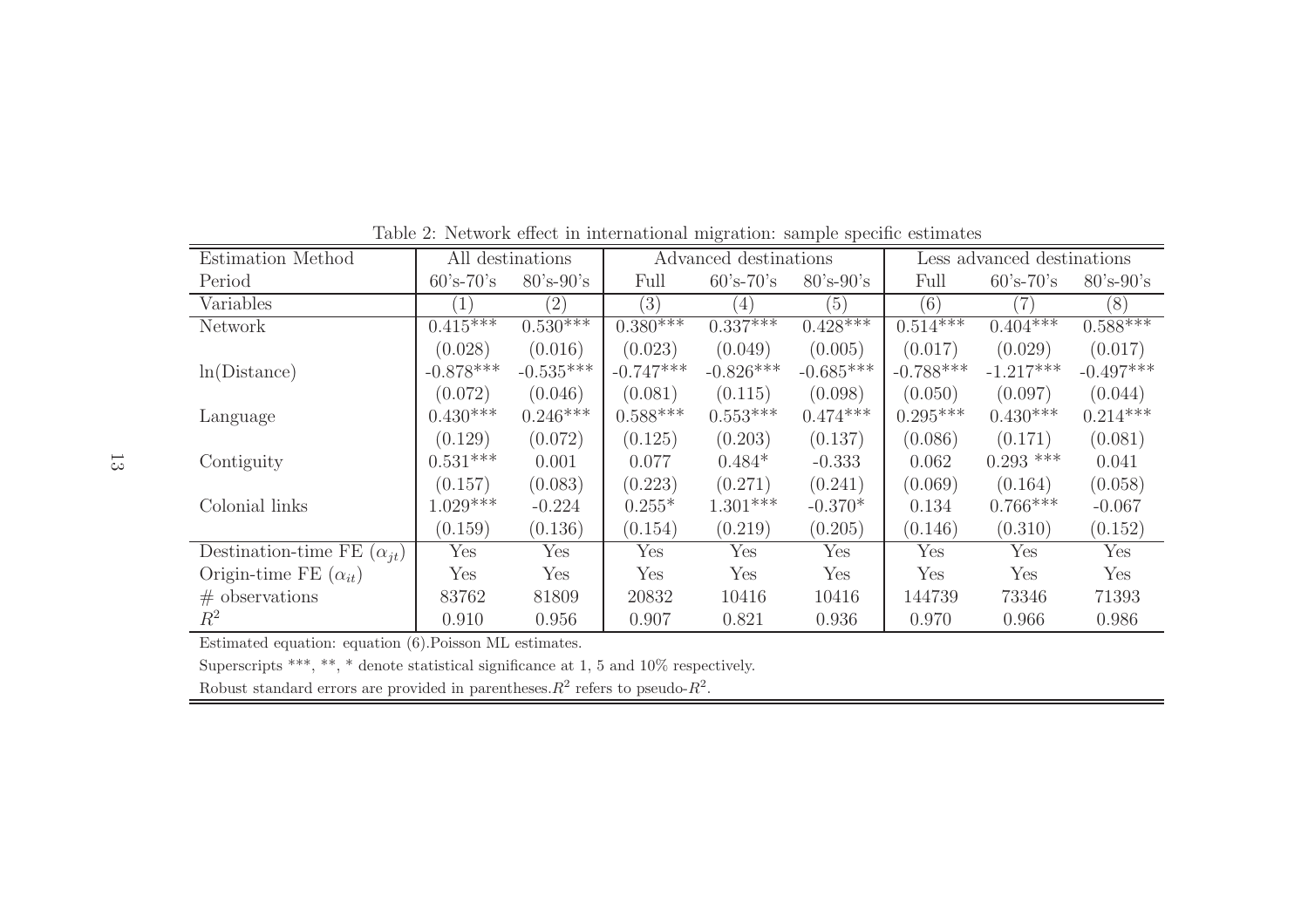## 5 Conclusion

This paper reviews the recent existing literature on the network effect in international migration. We argue that both micro and macro approaches are needed to get a deeper understanding of the main mechanisms behind the global network effect. The main components of this effect are threefold : (i) the reduction in assimilation costs, (ii) the benefits in terms of wage conditions and employment and (iii) the policy effect going through the family reunification policy. While the micro literature have shed some light on the first two components, the macro estimates of the network elasticity allow to have an assessment of the global effect and hence the third component.

We provide an update of the network elasticity with respect to the existing macro literature. We use the migration data of Ozden et al. (2011) over the 1960-2000 period and reestimate the network effects using a specification that fully controls for the issue of multilateral resistance to migration. We find overall an elasticity slightly less than 0.5, meaning that on average a 10% increase in the existing stock of migrants from a given origin country tends to increase the bilateral flow from that country by 5%. This elasticity is in line with the recent estimate of Beine and Parsons (2015) using the same data. We then looked at the variation across types of destinations and over time. Our results confirm that the network effect in advanced receiving countries is less important. This might be ascribed to the fact that these countries tend to host a higher proportion of skilled migrants who rely less on the network.

We also find that the network effect has increased over time. This might be related to the fact that the family reunification policies in the 80's and 90's became more generous worldwide. In absence of existing data on these policies, it is hard to know whether it is actually the case. A quick coverage of seven destination countries suggests that these policies exhibit different trends. While the family reunification policies for the US and Switzerland tended to become more generous in general, this trend is not observed in the Continental European countries such as France, Germany and Luxembourg for migrants coming from outside the EU, at least over the recent period of time. Nevertheless, these countries receive a large proportion of migrants coming from the EU, for which the conditions of family reunification have become less restrictive over time. Overall, this advocates in favour of the development of data capturing immigration policies by category of immigrants.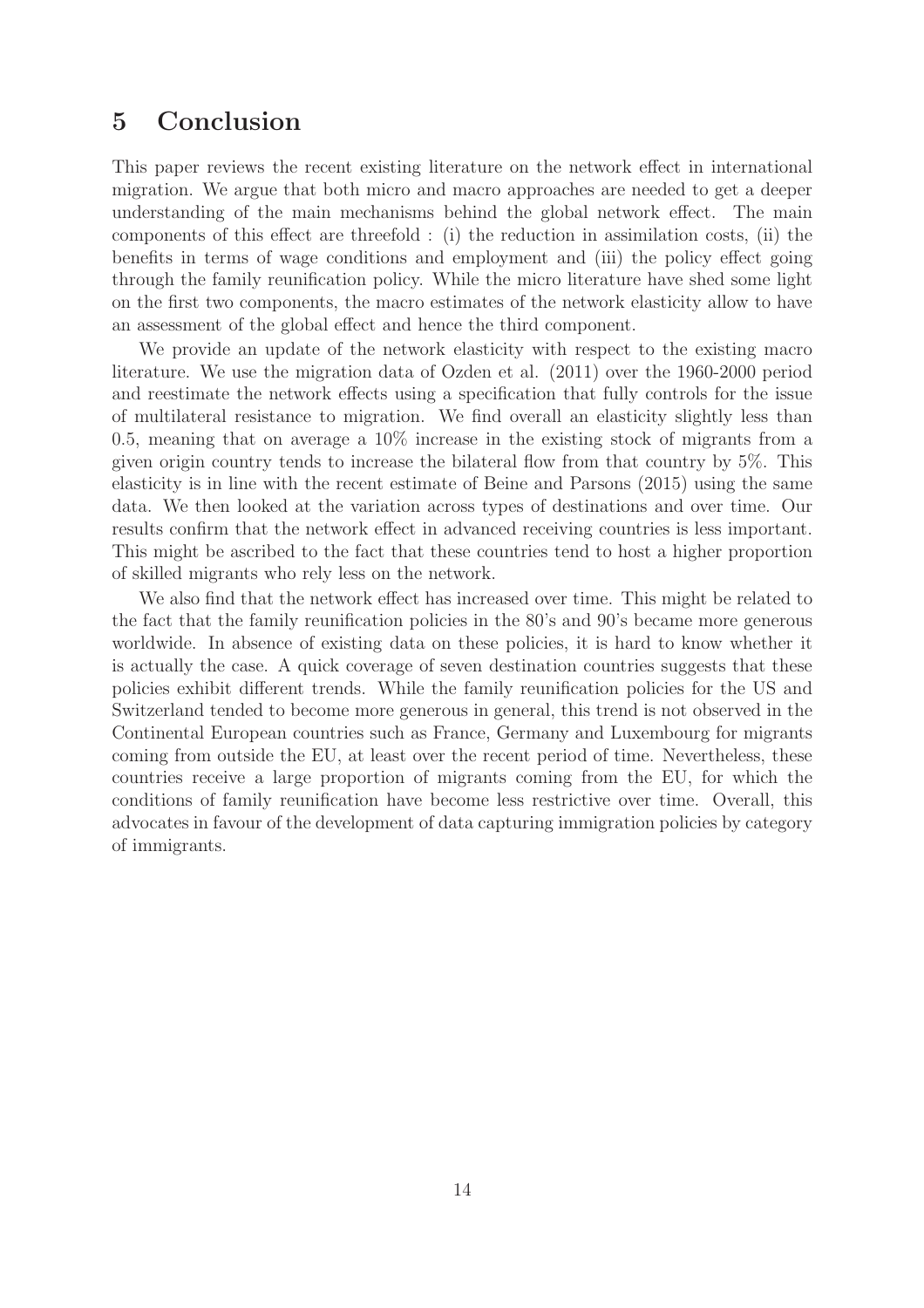## 6 References

Abel , G. and N. Sander (2014), Quantifying Global International Migration Flows, Science, 343, 1520-1522.

Anderson, J. (2011), The gravity model, Annual Review of Economics, vol. 3, 133-160.

Ariu, A. , F. Docquier, M. and M.P. Squicciarini (2014). Governance Quality and Net Migration Flows, mimeo, University of Louvain.

Batista, C. and G. Narciso (2013), Migrant Remittances and Information Flows: Evidence from a Field Experiment, IZA Discussion Paper 7839.

Beine, M., S. Bertoli and J. Fernandez-Huertas Moraga (2015a). A practitioners' guide to gravity models of international migration. World Economy, forthcoming.DOI: 10.111/twec.12265.

Beine, M. and P. Bourgeon and J-C. Bricongne (2013),Aggregate Fluctuations and International Migration, CESifo Working Paper No. 4379 .

Beine, M., F. Docquier, C. Özden (2011). Diasporas. Journal of Development Economics, 95 (1), 30-41.

Beine, M., F. Docquier, C. Ozden (2015b). Dissecting network externalities in international migration, Forthcoming in the Journal of Demographic Economics.

Beine, M. and C. Parsons (2015), Climatic Factors as Determinants of International Migration, Scandinavian Journal of Economics, 117, 723-767.

Bertoli, S., and J. Fernandez-Huertas Moraga (2013): Multilateral Resistance to Migration, Journal of Development Economics, 102, 79-100.

Bertoli, S. and J. Fernandez-Huertas Moraga (2015). Visa Policies, Networks and the Cliff at the Border. Regional Science and Urban Economics, 51,1-6.

Blinder, S. (2015),Non-European Migration to the UK: Family and Dependents, Briefing, The Migration Observatory at the University of Oxford, January.

Bin, Yu (2007). Chain Migration Explained: The Power of the Immigration Multiplier. LBF Scholar Publishing: El Paso, U.S.

Burger, M., F. van Oort and G. Linders (2009), On the Specification of the Gravity Model of Trade: Zeros, Excess Zeros and Zero-Inflated Estimation, Spatial Economic

Analysis, 4 (2), 167-190.

Carrington, W.J:, E: Detragiache and T. Wishwanath (1996), Migration with Endogenous Moving Costs, American Economic Review, 86 (4), 909-930.

Comola, M. and M. Mendoza (2015), Formation of Migrants' Network, Scandinavian Journal of Economics, 117 (2), 592-618.

Czaika, M. and C. Parsons (2015). The Gravity of High Skilled Migration Policies, Mimeo, Oxford university.

Docquier, F., and H. Rapoport (2012), Globalization, Brain Drain and Development, Journal of Economic Literature, 50 (3), 681-730.

Giulietti, C., J. Wahba and Y. Zenou (2014), Strong versus Weak Ties in Migration, IZA Discussion paper 8089.

Gleditsch, K. S. (2002), Expanded Trade and GDP Data, Journal of Conflict Resolution, 46, 712724.

Grogger, J. and G.H. Hanson (2011), Income maximization and the selection and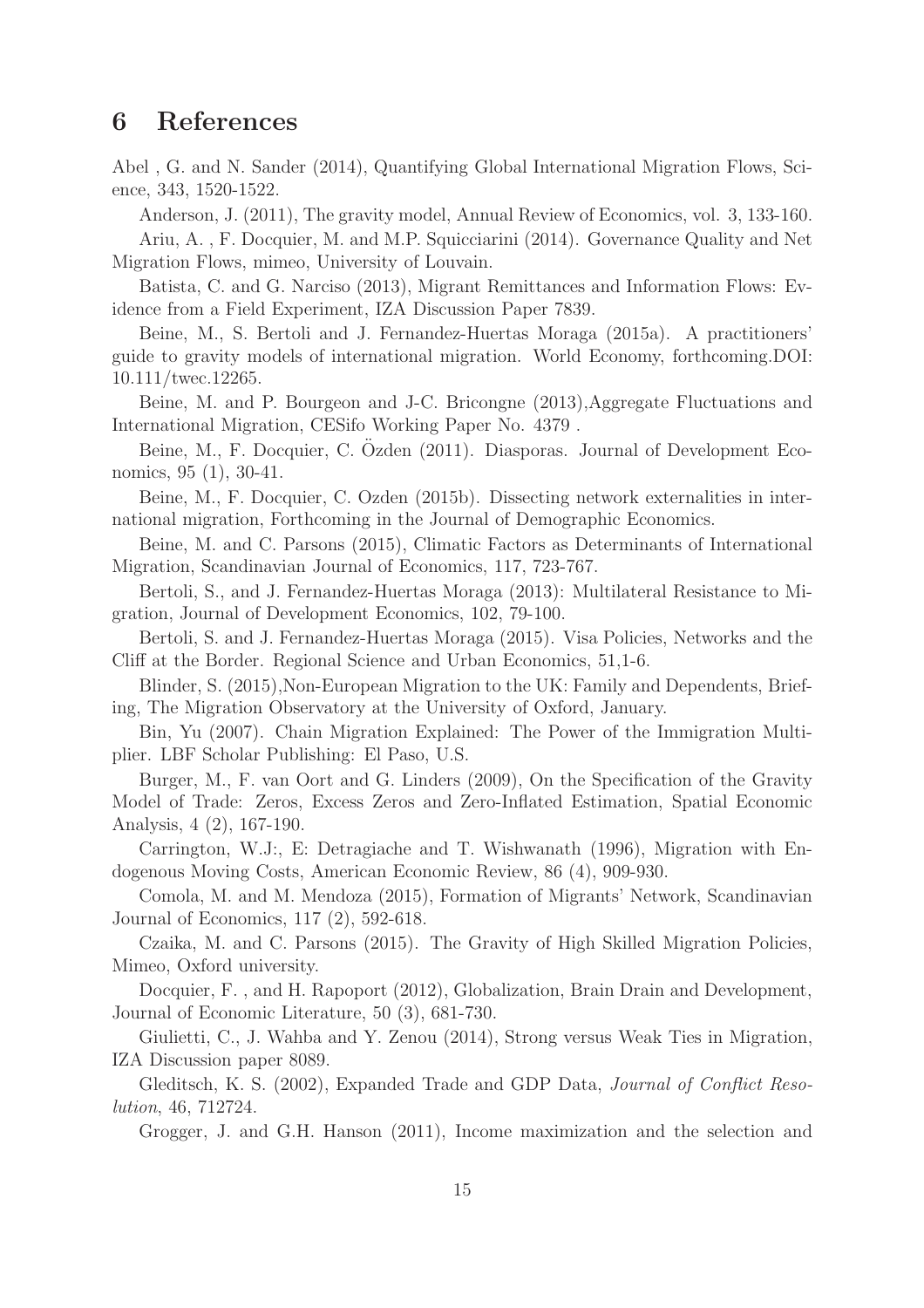sorting of international migrants, Journal of Development Economics, 95(1), 4257.

Jasso, G. and M. R. Rosenzweig (1986). Family Reunion and the Immigration Multiplier: U.S. Immigration Law, Origin-Country Conditions, and the Reproduction of Immigrants. Demography 23 (3), 291-311.

Jasso, G. and M. R. Rosenzweig (1989). Sponsors, Sponsorship Rates and the Immigration Multiplier. International Migration Review 23 (4), 856-888.

Kerr, W. and M. Mandorff. 2015. Social Networks, Ethnicity, and Entrepreneurship, National Bureau of Economic Research, Working Paper 21597.

Mahuteau, S. and P. Junankar (2008), Do Migrants Succeed in the Australian Labour Market ? Further Evidence on Job Quality, MRPA Paper, 8703.

Massey, D. S., J. Arango, G. Hugo, A. Kouaouci, A.Pellegrino and J. E. Taylor (1993). Theories of international migration: Review and Appraisal. Population and Development Review 19 (3), 431-466.

McFadden, D.L. (1974), Conditional Logit Analysis of Qualitative Choice Analysis, in Frontiers in Econometrics, Ed. P.Zarembka, New York: Academic Press, 105-142.

McKenzie, D., J. Gibson and S. Stillman (2013), A Land of Milk and Honey with Streets Paved with Gold: Do Emigrants have Over-optimistic Expectations about Incomes Abroad?, Journal of Development Economics, 102, 116-127.

McKenzie, D., H. Rapoport (2010). Self-selection patterns in Mexico-US migration: the role of migration networks. Review of Economics and Statistics, 92 (4), 811-821.

Munshi, K. (2003).Networks in the Modern Economy: Mexican Migrants in the U.S. Labor Market. Quarterly Journal of Economics 118 (2), 549-99.

Munshi, K. (2014). Community Networks and Migration, mimeo, University of Cambridge.

 $Ozden, C., C. \text{~Parsons}, M. Schiff, and T. Wallmsley, (2011) \text{~Where on Earth is Ev-}$ erybody? The Evolution of International Bilateral Migration 1960-2000, World Bank Economic Review, 25(1), 12-56.

Oliver, C. (2013), The Impact of Restrictions and Entitlements on the Integration of Family Migrants: a Comparative Report, Compass, University of Oxford, October 2013.

Patel, K., and F. Vella. 2013. Immigrant Networks and Their Implications for Occupational Choice and Wages, Review of Economics and Statistics, 95(4), 1249-77.

Santos Silva, J. M. C. and Tenreyro, S., 2006. The Log of Gravity. Review of Economics and Statistics, 88 (4), 641-658.

Simon, H., R. Ramos and E. Sanroma (2014), Immigrant Occupational Mobility: Longitudinal Evidence from Spain, European Journal of Population, 30 (2), 223-255.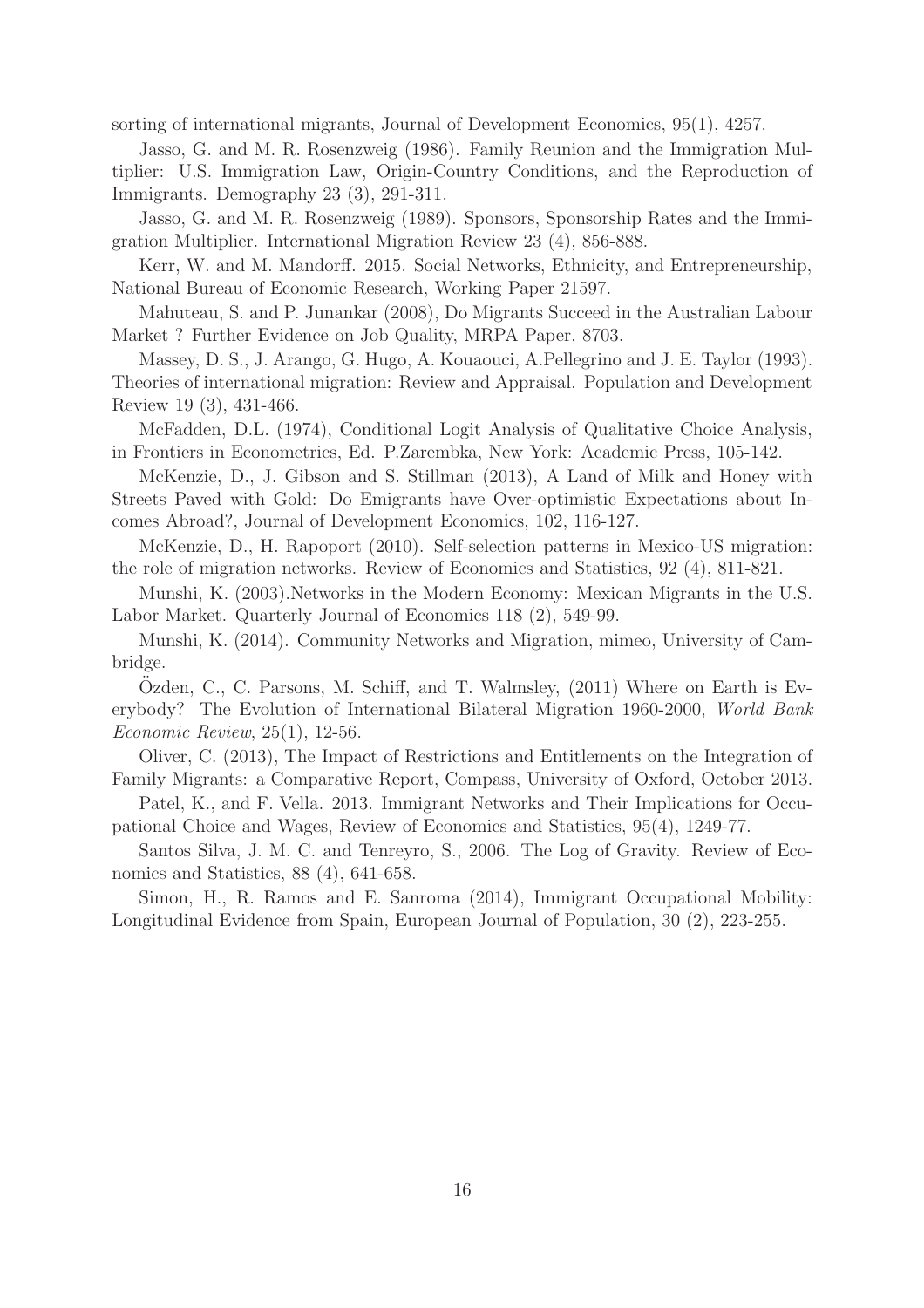# 7 Appendix: a quick review of the family reunification policies in a set of destination countries

In this appendix, we review a couple immigration policies in terms of family reunification. We cover quickly four countries: the US, France, Switzerland, Luxembourg, Germany, the Netherlands and the UK. This review intends to give a broad overview of the evolution of these policies and does not intend to provide a full review of the numerous changes that have taken place over the recent period.

#### 7.1 United States

The evolution US immigration policy is characterized by the passing of successive immigration Acts. The 1924, 1952, 1965 and 1990 Immigration Acts paved the way for the main evolutions of the system. Until 1965, the US immigration policy was subject to an origin quota system that limited the entrance of immigrants by country. The policy had also introduced a hierarchy of family-based preferences. As a matter of fact, the policy was quite restrictive for large and non-European origin countries that were keen to rely on family reunification. The 1965 Act abolished the national origin quota system but introduced a distinction between two main categories of family-based immigrants. The first one comprised immediate relatives of US citizens who were not subject to any numerical restriction. The second one included immigrant relatives of US citizens and relatives of lawful permanent residents and is subject to numerical caps. It also imposed a per country limit on family-based immigrants that limited any single country to have at most 7% of these immigrants of the statutory total.

In the 80's and 1990's, two main developments are worth to be mentioned. First, the 1986 amnesty led to a de facto increase of family-based immigrants as the legalized immigrants became eligible to bring family members without any restriction in terms of quota. Second, the 1990 increased overall immigration under a global cap. It also increased the annual statutory limit of family-based immigrants from 290000 to 480000. The current prevailing system considers different family sponsored categories that are each subject to annual numerical cap. The system imposed a four-tier system of categories with a ranking in terms of preference limit. Spouses and minor children of US citizens as well as parents of adult U.S. citizens are granted permanent residency without being subject to numerical quotas.

All in all, the whole evolution of the family-based immigration policy in the US suggests that the policy became more generous in the 80's and 90's compared to before. Whether it has become more restrictive afterwards is more unclear.

#### 7.2 France

In covering the French case which is quite representative of the other European continental countries, it is useful to make two distinctions. First, one needs to make a distinction between migration in terms of accompanying family and migration in terms family reunification. Family reunification, which refers to the migration process of family members initiated by a sponsor who is located in the receiving country is more relevant for the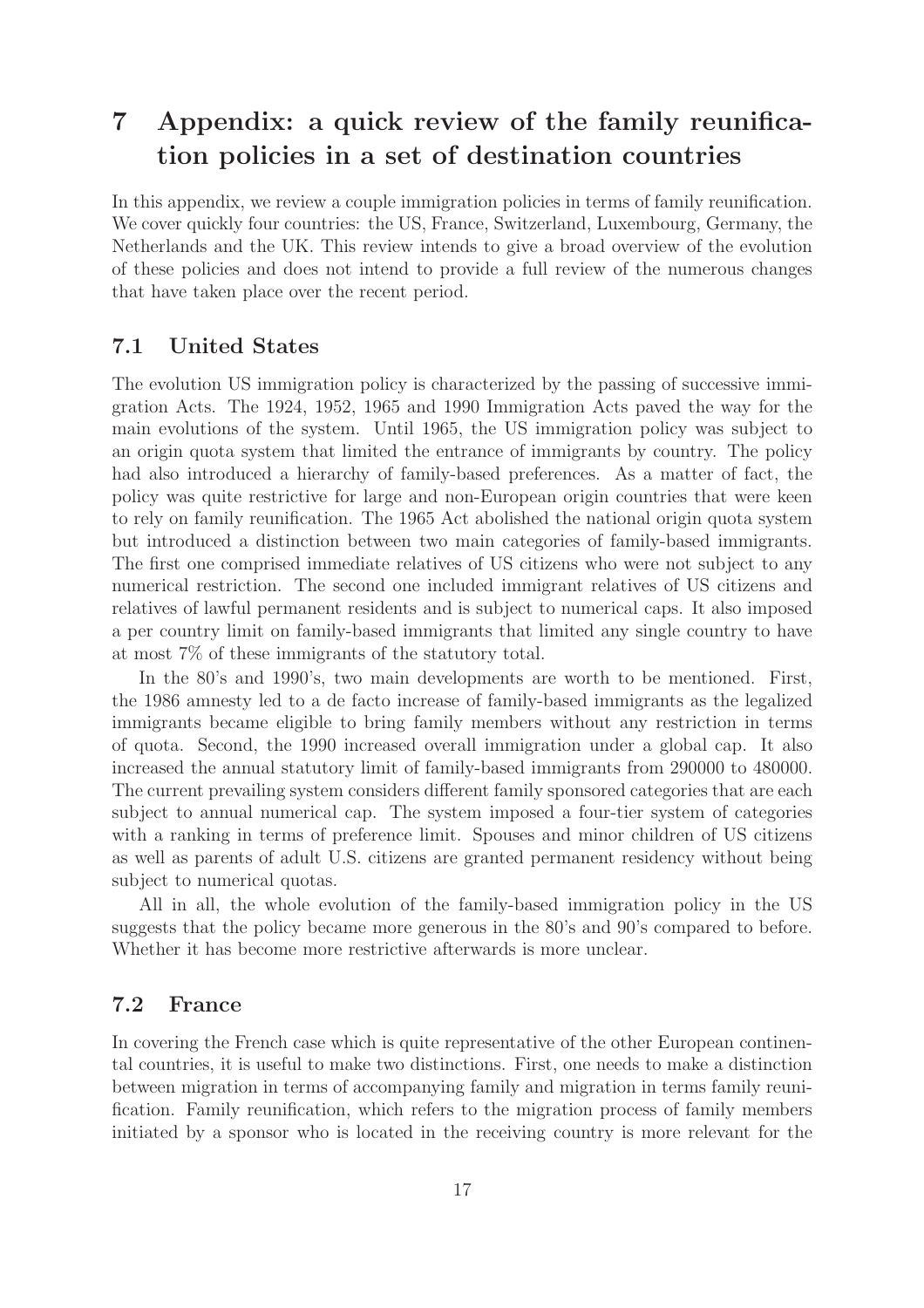family multiplier component of the network effect. Second, it is important to make a distinction between origin countries outside the European Union and those within the European Union. In general, when the sponsor or the family members are from another European country, the conditions are much less restrictive. For instance, since 1998, the stay permit based on private life and family has been automatically granted to EU citizens. We therefore cover mostly the evolution of the general conditions of family reunification applicable to third country nationals (TCN).

The first immigration law in terms of family reunification dates back from 1974. This decreet attempts to restrict family-based immigration. In 1976, France issued the first legislation giving details on the procedure for family reunification and defining the required conditions in terms of minimum resources, accommodation and minimal duration of previous stay for the sponsor. In 1977, a decreet tried to stop family immigration for 3 years. In the 80's and 90's, in general, the conditions for TCN in France became in general tougher. In 1984, it was forbidden to regularize family members already located in France and explicit conditions about the level of resources, accommodation, health and minimal duration of stay of the sponsor are explicitly defined. In 1993, the partner of a French citizen is no longer granted a stay permit for 10 years. The required minimal duration of stay of the sponsor was increased and tougher conditions in terms of employment of the sponsor were introduced. Since 1998, the application for family reunification has been subject to a fee.

In the 2000's, in general the conditions were further strengthened. This applies to different sets of conditions : minimal duration of stay of the sponsor (2000), evidence of the community of life for 2 years instead of 1 year (2004), further strengthening of these conditions in 2006 and further increase in the minimal resources of the sponsor depending on the family size (2007). While this coverage is very sketchy and conceals a lot of details, the whole description tends to suggest than since 1974, France has continuously strengthened the conditions under which family reunification is allowed for migrants outside the EU.

#### 7.3 Luxembourg

The Luxembourguish case is specific in the sense that before 2008, there was a lack of legal basis for the family reunification process for TCN. After the initial immigration law of 1972, basically the process was evaluated on a case by case basis by the immigration authorities. These conditions require a stay permit for the sponsor, which in turn requires to have housing and to have worked continuously during two years before. Many migrants coming through family reunification also came from countries such as Portugal and Yugoslavia that had signed bilateral agreements with Luxembourg, allowing to give a legal basis for the conditions of family migration.

In 2008, the law secured the legal basis for family reunification and provided the details about the conditions to be met. These involve to have a stay permit for at least 12 months, and criteria in terms of financial resources, housing and health insurance. It is also worth being noticed that some categories of sponsors such as the highly skilled workers, researchers and corporate transferees have the right to bring the family members immediately (the so-called accompanying family process). This reflects a trend observed in some European countries in terms of discrimination of conditions depending on the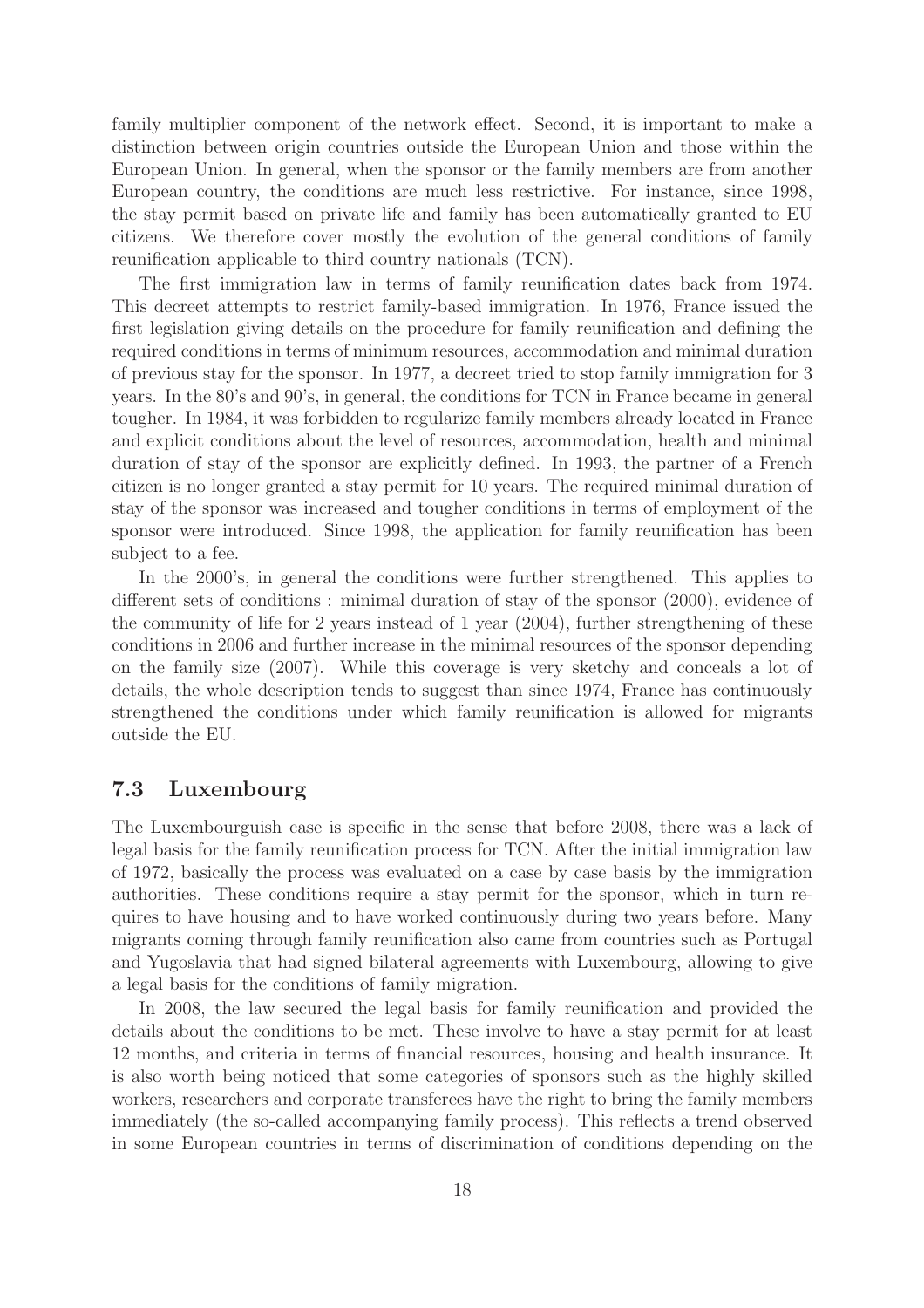profile of the sponsor.

#### 7.4 Switzerland

Switzerland makes a distinction depending on the origin of the sponsor : TCN, EU/EFTA countries or Swiss national. In the 90's, family reunification with TCN sponsor favoured the migration of spouse and minor child (under 18), with some preferences in terms of conditions for some countries of origin (Italy, Spain, Portugal). The same conditions applied to EU/EFTA countries. Swiss nationals were allowed to attract extended family members (parents or grandparents for instance).

In 2008, for TCN sponsors, the law imposed some restriction in terms of time to exercise the right for TCN sponsors to bring family members (5 years for minor children and spouses for instance). On the other hand, family reunification was allowed for sponsors with a permit of stay labelled "study and educational purposes". For sponsors coming from an EU/EFTA country, the Enforcement agreement on Free Movement increased the categories of family members allowed to immigrate. The agreement also increased the possibilities of residence and employment for partners and children up to 21 years.

From the evolution of the immigration law in terms of family reunification, it is cumbersome to assess whether the policy has become more generous over time. Nevertheless, it is quite obvious that the treatment for immigrants coming from EU/EFTA countries became more favourable in the 2000's.

#### 7.5 Germany

Like for France, it is important for German family reunification policy to make a distinction between TCN sponsors and those coming from another European member state. The peculiarity in the German policy is the distinction between first and second generation TCN migrants as sponsors. In general, in the 90's and early 2000's, the prevailing conditions were fairly standard, with requirements that the sponsors holds a residency permit, has sufficient income and housing to host the family members. For the second generation migrants, the requirement in terms of duration of establishment in Germany was 8 years. During the 1990's and 2000's, for TCN sponsors, the conditions were slightly relaxed, with the existence of family income not relying exclusively on the sponsor (1997) and the categories of eligible family members slightly extended (2000). With the reform in 2005, the distinction between first and second generation migrants was abolished.

As documented by Oliver (2013), the recent evolution of the family reunification policies follows the trends observed in other European countries such as the Netherlands and the UK (see below). More restrictive policies were implemented around 2005-2006 such as new pre-entry conditions of the German language skills for prospective family migrants. These policies resulted in a significant decrease of annually granted family visas between 2002 (85305) and 2011 (40975).